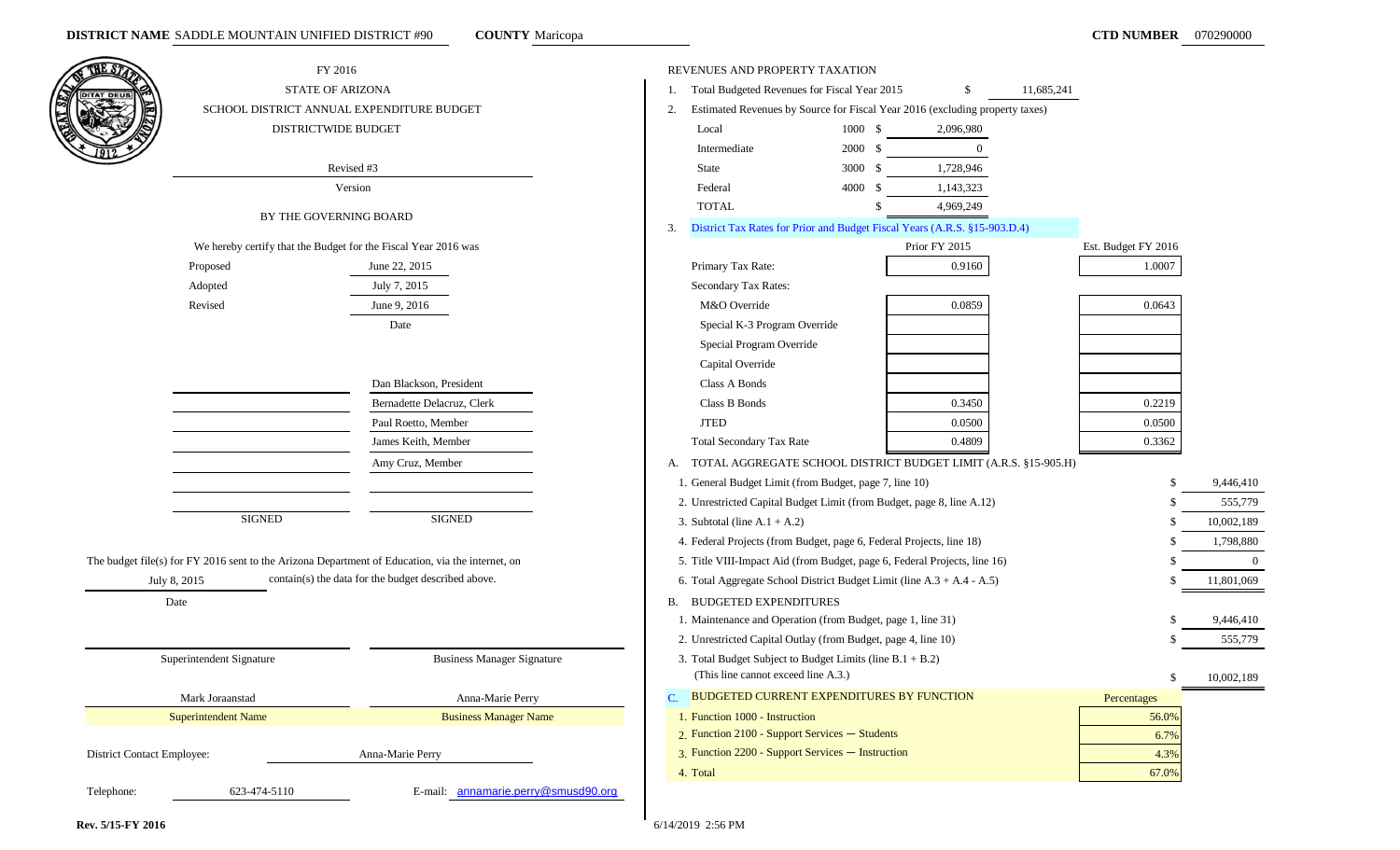**VERSION** Revised #3

| <b>FUND 001 (M&amp;O)</b>                               | <b>MAINTENANCE AND OPERATION (M&amp;O) FUND</b> |           |            |                 |                 |             |          |        |           |               |               |  |  |
|---------------------------------------------------------|-------------------------------------------------|-----------|------------|-----------------|-----------------|-------------|----------|--------|-----------|---------------|---------------|--|--|
|                                                         |                                                 |           |            |                 | Employee        | Purchased   |          |        | Totals    |               |               |  |  |
|                                                         |                                                 |           | <b>FTE</b> | <b>Salaries</b> | <b>Benefits</b> | Services    | Supplies | Other  | Prior     | <b>Budget</b> | $\%$          |  |  |
| <b>Expenditures</b>                                     |                                                 | Prior     | Budget     |                 |                 | 6300, 6400, |          |        | <b>FY</b> | <b>FY</b>     | Increase/     |  |  |
|                                                         |                                                 | <b>FY</b> | <b>FY</b>  | 6100            | 6200            | 6500        | 6600     | 6800   | 2015      | 2016          | Decrease      |  |  |
| 100 Regular Education                                   |                                                 |           |            |                 |                 |             |          |        |           |               |               |  |  |
| 1000 Instruction                                        |                                                 | 53.88     | 56.00      | 2,593,954       | 980,070         | 44,391      | 95,595   | 20,000 | 3,369,057 | 3,734,010     | 10.8% 1       |  |  |
| 2000 Support Services                                   |                                                 |           |            |                 |                 |             |          |        |           |               |               |  |  |
| 2100 Students                                           |                                                 | 4.25      | 5.25       | 157,570         | 38,354          | 7,000       | 1,700    | 1,000  | 195,900   | 205,624       | $5.0\%$ 2.    |  |  |
| 2200 Instructional Staff                                |                                                 | 1.30      | 1.25       | 86,959          | 20,000          | 11,000      | 1,500    | 1,000  | 155,930   | 120,459       | -22.7%        |  |  |
| 2300 General Administration                             |                                                 | 2.50      | 2.00       | 175,000         | 43,750          | 40,000      | 400      | 20,000 | 254,107   | 279,150       | 9.9%          |  |  |
| 2400 School Administration                              |                                                 | 6.83      | 6.83       | 405,000         | 115,000         | 1,500       | 2,400    | 2,200  | 527,277   | 526,100       | $-0.2\%$ 5    |  |  |
| 2500 Central Services                                   |                                                 | 4.50      | 5.00       | 250,00          | 120,000         | 160,000     | 25,000   | 3,000  | 394,394   | 558,000       | 41.5% 6.      |  |  |
| 2600 Operation & Maintenance of Plant                   |                                                 | 11.00     | 11.00      | 289,600         | 140,045         | 460,000     | 579,828  | 12,000 | 1,800,898 | 1,481,473     | -17.7% 7      |  |  |
| 2900 Other                                              |                                                 | 0.00      |            |                 |                 |             |          |        |           |               | $0.0\%$ 8.    |  |  |
| 3000 Operation of Noninstructional Services             |                                                 | 0.00      |            |                 |                 |             |          |        | 7,300     |               | $-100.0\%$ 9. |  |  |
| 610 School-Sponsored Cocurricular Activities            | 10.                                             | 0.00      | 0.00       | 8,300           | 2,230           |             |          |        | 4,500     | 10,530        | 134.0% 10.    |  |  |
| 620 School-Sponsored Athletics                          | 11                                              | 0.00      | 0.00       | 72,000          | 19,000          | 16,000      | 20,000   | 7.500  | 130,650   | 134,500       | 2.9% 11       |  |  |
| <b>630 Other Instructional Programs</b>                 | 12.                                             |           |            |                 |                 |             |          |        |           |               | $0.0\%$       |  |  |
| 700, 800, 900 Other Programs                            | 13.                                             |           |            |                 |                 |             |          |        |           |               | $0.0\%$ 13.   |  |  |
| Regular Education Subsection Subtotal (lines 1-13)      | 14.                                             | 84.26     | 87.33      | 4,038,383       | 1,478,449       | 739,891     | 726.423  | 66,700 | 6.840.013 | 7.049.846     | 3.1% 14.      |  |  |
| 200 Special Education                                   |                                                 |           |            |                 |                 |             |          |        |           |               |               |  |  |
| 1000 Instruction                                        | 15.                                             | 26.19     | 26.50      | 700,00          | 250,000         | 250,684     | 100      |        | 1,126,072 | 1,200,784     | 6.6% 15.      |  |  |
| 2000 Support Services                                   |                                                 |           |            |                 |                 |             |          |        |           |               |               |  |  |
| 2100 Students                                           | 16.                                             | 3.00      | 3.00       | 187,000         | 50,000          | 105,000     | 300      | 500    | 350,800   | 342,800       | $-2.3\%$ 16.  |  |  |
| 2200 Instructional Staff                                | 17.                                             | 1.50      | 1.38       | 80,000          | 20,000          | 2,100       | 100      | 135    | 119,047   | 102,335       | $-14.0\%$ 17. |  |  |
| 2300 General Administration                             | 18.                                             | 0.00      |            |                 |                 |             |          |        |           |               | $0.0\%$ 18.   |  |  |
| 2400 School Administration                              | 19.                                             | 0.00      |            |                 |                 |             |          |        |           |               | 0.0% 19.      |  |  |
| 2500 Central Services                                   | 20                                              | 0.00      |            |                 |                 |             |          |        |           |               | $0.0\%$ 20.   |  |  |
| 2600 Operation & Maintenance of Plant                   | 21                                              | 0.00      |            |                 |                 |             |          |        |           |               | $0.0\%$ 21    |  |  |
| 2900 Other                                              | 22                                              | 0.00      |            |                 |                 |             |          |        |           |               | $0.0\%$       |  |  |
| 3000 Operation of Noninstructional Services             | 23.                                             | 0.00      |            |                 |                 |             |          |        |           |               | $0.0\%$ 23.   |  |  |
| Subtotal (lines 15-23)                                  | 24.                                             | 30.69     | 30.88      | 967,000         | 320,000         | 357,784     | 500      | 635    | 1,595,919 | 1,645,919     | $3.1\%$ 24    |  |  |
| 400 Pupil Transportation                                | 25.                                             | 19.00     | 15.00      | 325,000         | 135,000         | 25,000      | 205,000  | 5,000  | 825,253   | 695,000       | $-15.8\%$ 25  |  |  |
| 510 Desegregation (from Districtwide Desegregation      |                                                 |           |            |                 |                 |             |          |        |           |               |               |  |  |
| Budget, page 2, line 44)                                | 26.                                             | 0.00      | 0.00       |                 |                 |             |          |        |           |               | $0.0\%$ 26.   |  |  |
| 520 Special K-3 Program Override                        |                                                 |           |            |                 |                 |             |          |        |           |               |               |  |  |
| (from Supplement, page 1, line 10)                      | 27.                                             | 0.00      | 0.00       |                 |                 |             |          |        |           |               | 0.0% 27.      |  |  |
| 530 Dropout Prevention Programs                         | 28.                                             | 0.00      |            |                 |                 |             |          |        |           |               | $0.0\%$ 28.   |  |  |
| 540 Joint Career and Technical Education and Vocational |                                                 |           |            |                 |                 |             |          |        |           |               |               |  |  |
| Education Center (from Supplement, page 1, line 20)     | 29.                                             | 0.00      | 0.00       |                 |                 |             |          |        |           |               | $0.0\%$ 29.   |  |  |
| 550 K-3 Reading Program                                 | 30.                                             | 1.00      | 1.00       | 44,515          | 11,130          |             |          |        | 54,060    | 55,645        | 2.9% 30.      |  |  |
| Total Expenditures (lines 14, and 24-30)                |                                                 |           |            |                 |                 |             |          |        |           |               |               |  |  |
| (Cannot exceed page 7, line 10)                         | 31.                                             | 134.95    | 134.21     | 5,374,898       | 1,944,579       | 1,122,675   | 931,923  | 72,335 | 9,315,245 | 9,446,410     | 1.4% 31.      |  |  |

**The district has budgeted an amount in the M&O Fund equal to the General Budget Limit as calculated on page 7 of 8.**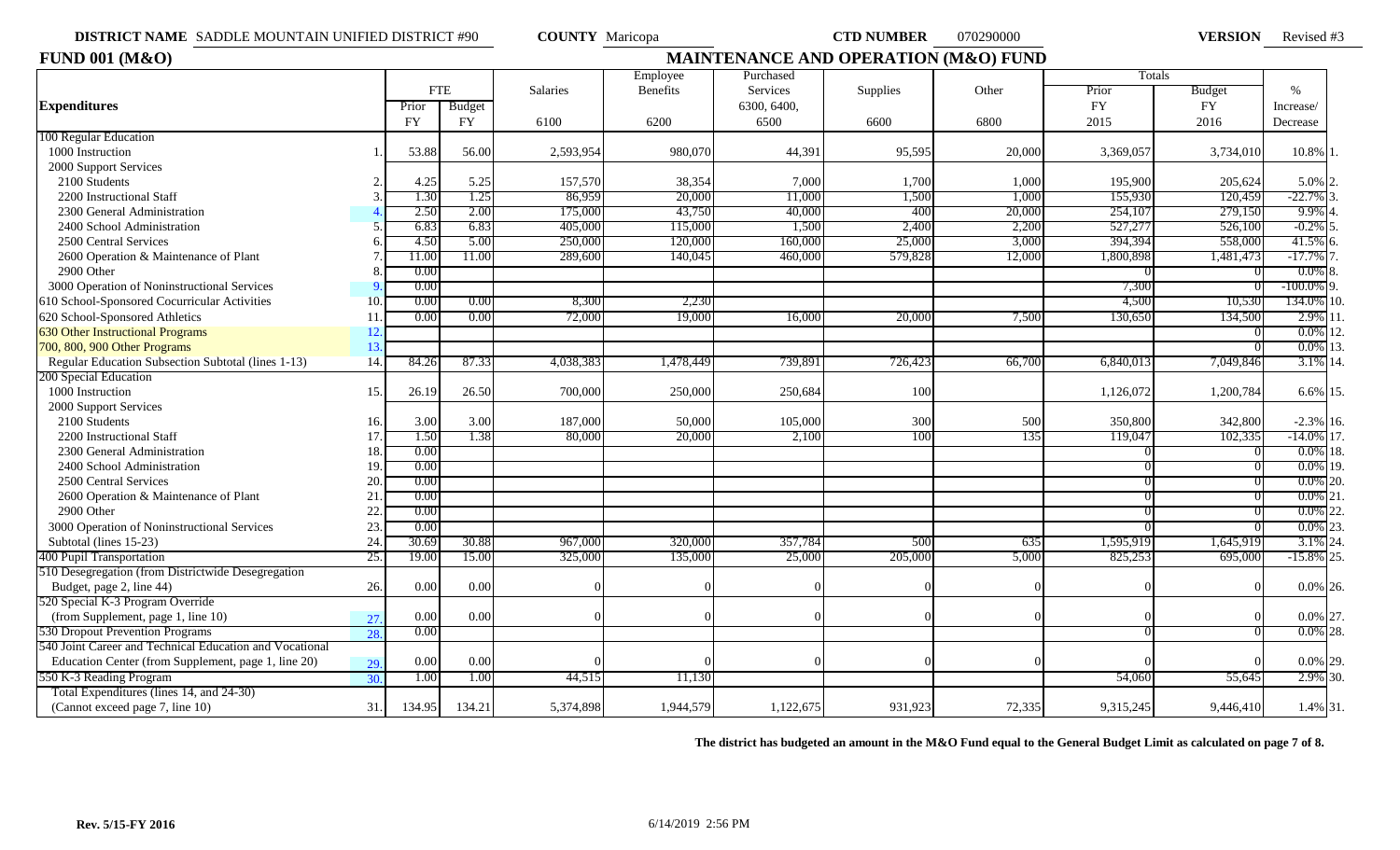COUNTY Maricopa

**CTD NUMBER** 070290000 **VERSION** Revised #3

# **SPECIAL EDUCATION PROGRAMS BY TYPE (M&O Fund Program 200)**

| $(A.R.S. \S\S15-761 \text{ and } 15-903)$               | <b>Prior FY</b> | <b>Budget FY</b> |       |                                                                   |      |        |
|---------------------------------------------------------|-----------------|------------------|-------|-------------------------------------------------------------------|------|--------|
| 1. Autism                                               | 355,465         | 355,465          |       | <b>Expenditures Budgeted for Audit Services</b>                   |      |        |
| 2. Emotional Disability                                 | 104,376         | 154,376          | 2.    | M&O Fund - Nonfederal                                             | 6350 | 28,100 |
| 3. Hearing Impairment                                   | 22,401          | 22,401           | 3.    | All Funds - Federal                                               | 6330 |        |
| 4. Other Health Impairments                             | 61,604          | 61,604           | 4.    |                                                                   |      |        |
| 5. Specific Learning Disability                         | 269,257         | 269,257          | 5.    |                                                                   |      |        |
| 6. Mild, Moderate or Severe Intellectual Disability     | 111,977         | 111,977          | 6.    | FY 2016 Performance Pay (A.R.S. §15-920)                          |      |        |
| 7. Multiple Disabilities                                | 196,014         | 196,014          |       | Amount Budgeted in M&O Fund for a Performance Pay Compone         |      |        |
| 8. Multiple Disabilities with Severe Sensory Impairment | 39,202          | 39,202           |       | Do not report budgeted amounts for the Performance Pay Compor     |      |        |
| 9. Orthopedic Impairment                                | 15,957          | 15,957           |       |                                                                   |      |        |
| 10. Developmental Delay                                 | 33,935          | 33,935           | 10.   |                                                                   |      |        |
| 11. Preschool Severe Delay                              | 64,867          | 64,867           | 111.  | <b>Expenditures Budgeted in the M&amp;O Fund for Food Service</b> |      |        |
| 12. Speech/Language Impairment                          | 112,817         | 112,817          | -112. | Amount budgeted in M&O for Food Service (Fund 001, Function       |      |        |
| 13. Traumatic Brain Injury                              | $\Omega$        | $\theta$         | 13.   | (This amount will be used to determine district compliance with s |      |        |
| 14. Visual Impairment                                   | 27,999          | 27,999           | 14.   | requirements pursuant to Code of Federal Regulations (CFR) Title  |      |        |
| 15. Subtotal (lines 1 through 14)                       | 1,415,871       | ,465,871         | 15.   |                                                                   |      |        |
| 16. Gifted Education                                    | 2,048           | 2,048 16.        |       |                                                                   |      |        |
| 17. Remedial Education                                  | $\Omega$        |                  | 17    |                                                                   |      |        |
| 18. ELL Incremental Costs                               | 8,000           | 8,000            | 18.   |                                                                   |      |        |
| 19. ELL Compensatory Instruction                        | $\Omega$        |                  | 19.   |                                                                   |      |        |
| 20. Vocational and Technical Education                  | 170,000         | 170,000 20.      |       |                                                                   |      |        |
| 21. Career Education                                    | $\overline{0}$  |                  | 21.   |                                                                   |      |        |
| 22. Total (lines 15 through 21. Must equal              |                 |                  |       |                                                                   |      |        |
| total of line 24, page 1)                               | 1,595,919       | 1,645,919 22.    |       |                                                                   |      |        |
|                                                         |                 |                  |       |                                                                   |      |        |

### **Proposed Ratios for Special Education**

(A.R.S. §§15-903.E.1 and 15-764.A.5) Teacher-Pupil 1 to 20

 $(A.R.S. §15-903.E.2)$ **Estimated FTE Certified Employees**

| 2,048     | 2,048     | 16               |
|-----------|-----------|------------------|
|           |           |                  |
| 8,000     | 8,000     | 18               |
|           |           | 19               |
| 170,000   | 170,000   | $\overline{2}$   |
| O         |           | $\overline{2}$ : |
|           |           |                  |
| 1,595,919 | 1,645,919 | $2^{\prime}$     |
|           |           |                  |
|           |           |                  |

# Staff-Pupil 1 to 8

| Prior FY | Budget FY |
|----------|-----------|
| 77 M     | 80 OG     |

| <b>Expenditures Budgeted for Audit Services</b> |      |      |
|-------------------------------------------------|------|------|
| M&O Fund - Nonfederal                           | 6350 | 28.1 |
| All Funds - Federal                             | 6330 |      |

### 6. Mild, Moderate or Severe Intellectual Disability 111,977 111,977 6. **FY 2016 Performance Pay (A.R.S. §15-920)**

Amount Budgeted in M&O Fund for a Performance Pay Component Bo not report budgeted amounts for the Performance Pay Component of the Classroom Site Fund on this line.

## **Expenditures Budgeted in the M&O Fund for Food Service**

12. Amount budgeted in M&O for Food Service (Fund 001, Function 3100) \$ (This amount will be used to determine district compliance with state matching requirements pursuant to Code of Federal Regulations (CFR) Title 7,  $$210.17(a)]$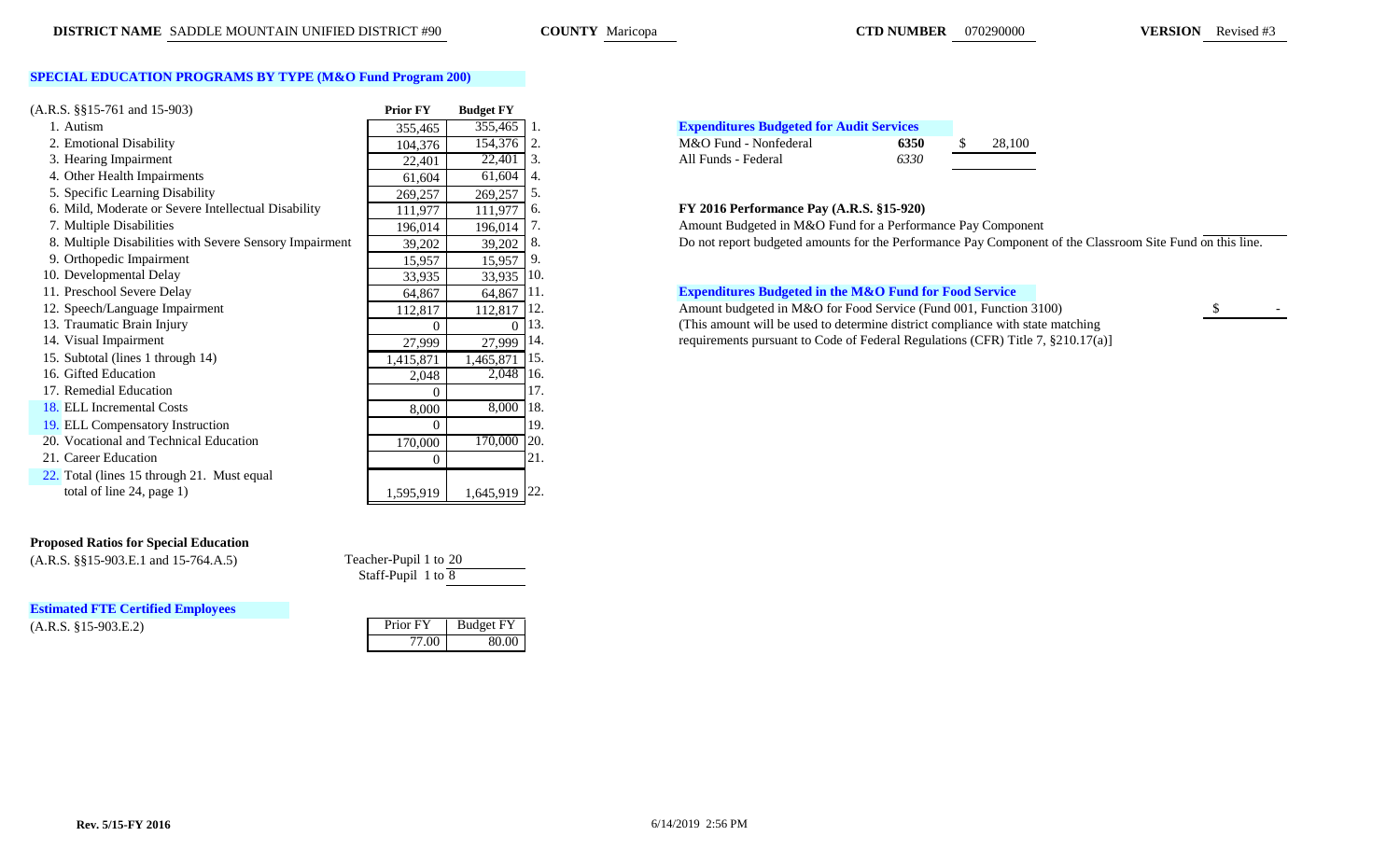**DISTRICT NAME** SADDLE MOUNTAIN UNIFIED DISTRICT #90 **COUNTY** Maricopa **CTD NUMBER** 070290000 **VERSION** Revised #3

**VERSION** Revised #3

|                                                         |                 |          |                          | <b>Purchased Services</b> |            | Interest on     |          | Totals           | $\%$          |                                                                                         |
|---------------------------------------------------------|-----------------|----------|--------------------------|---------------------------|------------|-----------------|----------|------------------|---------------|-----------------------------------------------------------------------------------------|
| <b>Expenditures</b>                                     |                 | Salaries | <b>Employee Benefits</b> | 6300, 6400,               | Supplies   | Short-Term Debt | Prior FY | <b>Budget FY</b> | Increase/     |                                                                                         |
|                                                         |                 | 6100     | 6200                     | 6500(1)                   | 6600       | 6850            | 2015     | 2016             | Decrease      |                                                                                         |
| Classroom Site Fund 011 - Base Salary                   |                 |          |                          |                           |            |                 |          |                  |               |                                                                                         |
| 100 Regular Education                                   |                 |          |                          |                           |            |                 |          |                  |               |                                                                                         |
| 1000 Instruction                                        |                 | 103,644  | 32,000                   |                           |            |                 | 169,707  | 135,644          | $-20.1%$      |                                                                                         |
| 2100 Support Services - Students                        |                 | 5,000    | 500                      |                           |            |                 | 3,750    | 5,500            | 46.7%         | $(1)$ For FY 2016, the district has budgeted \$<br>in Fund 010,                         |
| 2200 Support Services - Instructional Staff             |                 |          |                          |                           |            |                 | 3,750    |                  | $-100.0%$     | object code 6590 for Classroom Site Fund pass-through payments to district-             |
| Program 100 Subtotal (lines 1-3)                        |                 | 108,644  | 32,500                   |                           |            |                 | 177,207  | 141,144          | $-20.4%$      | sponsored charter schools. This amount is not included in the amounts reported          |
| 200 Special Education                                   |                 |          |                          |                           |            |                 |          |                  |               | for Fund 013.                                                                           |
| 1000 Instruction                                        |                 | 20,000   | 5,000                    |                           |            |                 | 13,750   | 25,000           | 81.8%         |                                                                                         |
| 2100 Support Services - Students                        |                 | 6,000    | 2,000                    |                           |            |                 |          | 8,000            |               |                                                                                         |
| 2200 Support Services - Instructional Staff             |                 | 1,500    | 387                      |                           |            |                 |          | 1,887            |               |                                                                                         |
| Program 200 Subtotal (lines 5-7)                        |                 | 27,500   | 7,387                    |                           |            |                 | 13,750   | 34,887           | 153.79        |                                                                                         |
| Other Programs (Specify)                                |                 |          |                          |                           |            |                 |          |                  |               |                                                                                         |
| 1000 Instruction                                        |                 |          |                          |                           |            |                 |          | $\Omega$         | 0.0%          |                                                                                         |
| 2100 Support Services - Students                        | $\overline{10}$ |          |                          |                           |            |                 |          | $\Omega$         | 0.0%          | 10.                                                                                     |
| 2200 Support Services - Instructional Staff             | 11              |          |                          |                           |            |                 | $\Omega$ | $\overline{0}$   | 0.0%          | ۱۱.                                                                                     |
| Other Programs Subtotal (lines 9-11)                    | 12              |          |                          |                           |            |                 |          | $\theta$         | 0.0%          | 12.                                                                                     |
| Total Expenditures (lines 4, 8, and 12)                 | 13              | 136,144  | 39,887                   |                           |            |                 | 190,957  | 176,031          | $-7.8%$       | 13.<br>The district has budgeted an amount in Fund 011 equal to the Classroom Site Fund |
| <b>Classroom Site Fund 012 - Performance Pay</b>        |                 |          |                          |                           |            |                 |          |                  |               | Budget Limit as calculated on Page 8 of 8.                                              |
| 100 Regular Education                                   |                 |          |                          |                           |            |                 |          |                  |               |                                                                                         |
| 1000 Instruction                                        | 14              | 148,617  | 50,000                   |                           |            |                 | 286,831  | 198,617          | $-30.8\%$ 14. |                                                                                         |
| 2100 Support Services - Students                        | 15              | 2,750    | 1,000                    |                           |            |                 | 7,500    | 3,750            | $-50.0%$      | 15.                                                                                     |
| 2200 Support Services - Instructional Staff             | 16              | 8,500    | 3,000                    |                           |            |                 | 7,500    | 11,500           | 53.3%         | 16.                                                                                     |
| Program 100 Subtotal (lines 14-16)                      | 17              | 159,867  | 54,000                   |                           |            |                 | 301,831  | 213,867          | $-29.1%$      | 17.                                                                                     |
| 200 Special Education                                   |                 |          |                          |                           |            |                 |          |                  |               |                                                                                         |
| 1000 Instruction                                        | 18              | 29,268   | 6,000                    |                           |            |                 | 27,500   | 35,268           | 28.2%         | 8.                                                                                      |
| 2100 Support Services - Students                        | 1 <sup>5</sup>  | 8,500    | 3,000                    |                           |            |                 |          | 11,500           |               | 19.                                                                                     |
| 2200 Support Services - Instructional Staff             | 20              | 2,750    | 1,000                    |                           |            |                 | $\Omega$ | 3,750            |               | 20.                                                                                     |
| Program 200 Subtotal (lines 18-20)                      | 21              | 40,518   | 10,000                   |                           |            |                 | 27,500   | 50,518           | 83.7%         | 21.                                                                                     |
| Other Programs (Specify)                                |                 |          |                          |                           |            |                 |          |                  |               |                                                                                         |
| 1000 Instruction                                        | 22              |          |                          |                           |            |                 |          | $\Omega$         | 0.0%          | 22.                                                                                     |
| 2100 Support Services - Students                        | 23              |          |                          |                           |            |                 |          | $\overline{0}$   | 0.0%          | 23.                                                                                     |
| 2200 Support Services - Instructional Staff             | 24              |          |                          |                           |            |                 |          | $\theta$         | 0.0%          | 24.                                                                                     |
| Other Programs Subtotal (lines 22-24)                   | 25              | $\Omega$ | $\Omega$                 |                           |            |                 | $\Omega$ | $\overline{0}$   | 0.0%          | 25.                                                                                     |
| Total Expenditures (lines 17, 21, and 25)               | 26              | 200,385  | 64,000                   |                           |            |                 | 329,331  | 264,385          | $-19.7%$      | 26.<br>The district has budgeted an amount in Fund 012 equal to the Classroom Site Fund |
| Classroom Site Fund 013 - Other                         |                 |          |                          |                           |            |                 |          |                  |               | Budget Limit as calculated on Page 8 of 8.                                              |
| 100 Regular Education                                   |                 |          |                          |                           |            |                 |          |                  |               |                                                                                         |
| 1000 Instruction                                        | 27              | 276,008  | 197,409                  |                           |            |                 | 354,864  | 473,417          | 33.4% 27.     |                                                                                         |
| 2100 Support Services - Students                        | 28              | 3,000    | 600                      |                           |            |                 | 15,000   | 3,600            | $-76.0%$      | 28.                                                                                     |
| 2200 Support Services - Instructional Staff             | 29              | 8,500    | 2.000                    | 9,297                     |            |                 | 15,000   | 19,797           | 32.0%         | 29.                                                                                     |
| Program 100 Subtotal (lines 27-29)                      | 30              | 287,508  | 200,009                  | 9,297                     |            |                 | 384,864  | 496,814          | 29.1%         | 30.                                                                                     |
| 200 Special Education                                   |                 |          |                          |                           |            |                 |          |                  |               |                                                                                         |
| 1000 Instruction                                        | 31              | 40,000   | 9,000                    |                           |            |                 | 27,500   | 49,000           | 78.2%         | 31.                                                                                     |
| 2100 Support Services - Students                        | 32              | 8,500    | 2,000                    |                           |            |                 |          | 10.500           |               | 32.                                                                                     |
| 2200 Support Services - Instructional Staff             | 33              | 3,000    | 600                      |                           |            |                 | 3,125    | 3,600            | 15.2%         | 33.                                                                                     |
| Program 200 Subtotal (lines 31-33)                      | 34              | 51,500   | 11,600                   | $\overline{0}$            | $^{\circ}$ |                 | 30,625   | 63,100           | 106.0%        | 34.                                                                                     |
| 530 Dropout Prevention Programs                         |                 |          |                          |                           |            |                 |          |                  |               |                                                                                         |
| 1000 Instruction                                        | 35              |          |                          |                           |            |                 |          | $\Omega$         | 0.0%          | 35.                                                                                     |
|                                                         |                 |          |                          |                           |            |                 |          |                  |               |                                                                                         |
| Other Programs (Specify)<br>1000 Instruction            | 36              |          |                          |                           |            |                 |          | $\Omega$         | 0.0%          | 36.                                                                                     |
| 2100, 2200 Support Serv. Students & Instructional Staff | 37              |          |                          |                           |            |                 |          | $\mathbf{0}$     | 0.0%          | 37.                                                                                     |
| Other Programs Subtotal (lines 36-37)                   | 38              | $\Omega$ | $\Omega$                 | $\Omega$                  | $^{\circ}$ |                 | $\Omega$ | $\overline{0}$   | 0.0%          | 38.                                                                                     |
| Total Expenditures (lines 30, 34, 35, and 38)           | 3 <sup>c</sup>  | 339,008  | 211,609                  | 9,297                     | $\Omega$   |                 | 415,489  | 559,914          | 34.8%         | 39.                                                                                     |
| Total Classroom Site Funds (lines 13, 26, and 39)       | 40              | 675,537  | 315,496                  | 9,297                     | $\Omega$   |                 | 935,777  | 1,000,330        | 6.9%          | The district has budgeted an amount in Fund 013 equal to the Classroom Site Fund<br>40. |
|                                                         |                 |          |                          |                           |            |                 |          |                  |               | Budget Limit as calculated on Page 8 of 8.                                              |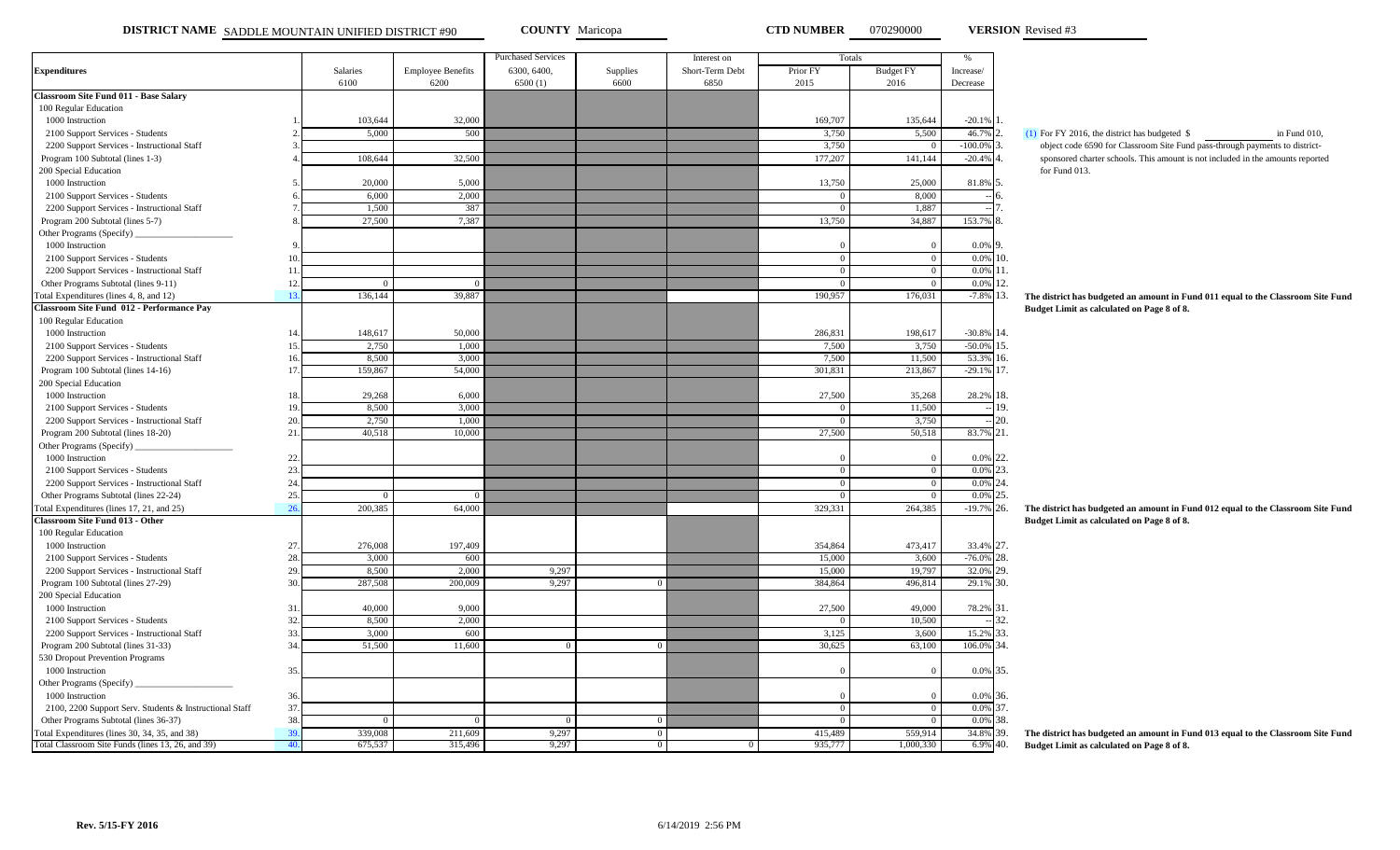| <b>FUND 610</b>                                    |     | UNRESTRICTED CAPITAL OUTLAY (UCO) FUND |                 |                |               |                  |                     |         |         |               |  |  |  |  |
|----------------------------------------------------|-----|----------------------------------------|-----------------|----------------|---------------|------------------|---------------------|---------|---------|---------------|--|--|--|--|
|                                                    |     |                                        | Library Books,  |                |               |                  |                     |         |         |               |  |  |  |  |
|                                                    |     |                                        | Textbooks,      |                |               |                  |                     | Totals  |         |               |  |  |  |  |
|                                                    |     |                                        | & Instructional |                | Redemption of |                  | All Other           | Prior   | Budget  |               |  |  |  |  |
| <b>Expenditures</b>                                |     | Rentals                                | Aids $(2)$      | Property $(2)$ | Principal (3) | Interest $(4)$   | <b>Object Codes</b> | FY      | FY      | Increase/     |  |  |  |  |
|                                                    |     | 6440                                   | 6641-6643       | 6700           | 6831, 6832    | 6841, 6842, 6850 | (excluding 6900)    | 2015    | 2016    | Decrease      |  |  |  |  |
| Unrestricted Capital Outlay Override (1)           |     |                                        |                 |                |               |                  |                     |         |         | $0.0\%$ 1     |  |  |  |  |
| Unrestricted Capital Outlay Fund 610 (6)           |     |                                        |                 |                |               |                  |                     |         |         |               |  |  |  |  |
| 1000 Instruction                                   |     |                                        | 130,332         | 60,000         |               |                  | 20,000              | 110,948 | 210,332 | 89.6% 2.      |  |  |  |  |
| 2000 Support Services                              |     |                                        |                 |                |               |                  |                     |         |         |               |  |  |  |  |
| 2100, 2200 Students and Instructional Staff        |     |                                        |                 |                |               |                  |                     | 33,275  |         | $-100.0\%$ 3. |  |  |  |  |
| 2300, 2400, 2500, 2900 Administration              |     |                                        |                 |                |               |                  |                     | 25,000  |         | $-100.0\%$ 4. |  |  |  |  |
| 2600 Operation & Maintenance of Plant              |     |                                        |                 | 20,000         |               |                  |                     | 35,000  | 20,000  | $-42.9\%$ 5.  |  |  |  |  |
| 2700 Student Transportation                        |     |                                        |                 | 20,000         |               |                  | 275,447             | 251,013 | 295,447 | 17.7% 6.      |  |  |  |  |
| 3000 Operation of Noninstructional Services (5)    |     |                                        |                 |                |               |                  |                     | 10,000  |         | $-100.0\%$ 7  |  |  |  |  |
| 4000 Facilities Acquisition and Construction       |     |                                        |                 |                |               |                  |                     |         |         | $0.0\%$ 8.    |  |  |  |  |
| 5000 Debt Service                                  |     |                                        |                 |                | 25,000        | 5,000            |                     |         | 30,000  | $-19.$        |  |  |  |  |
| Total Unrestricted Capital Outlay Fund (lines 2-9) | 10. |                                        | 130,332         | 100,000        | 25,000        | 5,000            | 295,447             | 465,236 | 555,779 | 19.5% 10.     |  |  |  |  |

### **The district has budgeted an amount in the UCO Fund equal to the Unrestricted Capital Budget Limit as calculated on Page 8 of 8.**

(1) Amounts in the Unrestricted Capital Outlay Override line 1 above must be included in the appropriate individual line items for Fund 610 and in the Budget Year

> Unrestricted Capital Outlay

 $6641$  Library Books  $\overline{\text{S}}$ 

6643 Instructional Aids 10,000 6731 Furniture and Equipment 10,000

Total Column. Enter the amount budgeted in UCO for Food Service [Amount will be used to determine district

(5) Expenditures Budgeted in Unrestricted Capital Outlay (UCO) Fund for Food Service

compliance with state matching requirements pursuant to CFR Title 7, §210.17(a)]

6642 Textbooks  $\overline{\hspace{1cm}}$  10,000  $\overline{\hspace{1cm}}$  10,000  $\overline{\hspace{1cm}}$  Program as described in A.R.S. §15-211. Expenditures, if any, budgeted in the Unrestricted Capital Outlay Fund on lines 2-9 for the K-3 Reading

 $\mathbb S$  -

| 6737 Tech Hardware & Software                          | 50.000 |                                  |                             |            |
|--------------------------------------------------------|--------|----------------------------------|-----------------------------|------------|
| (3) Includes principal on Capital Equity Fund loans of |        | , principal on capital leases of | , and principal on bonds of | 2,235,000. |
| (4) Includes interest on Capital Equity Fund loans of  |        | interest on capital leases of    | and interest on bonds of    | 951,769 .  |

(2) Detail by object code:

6734 Vehicles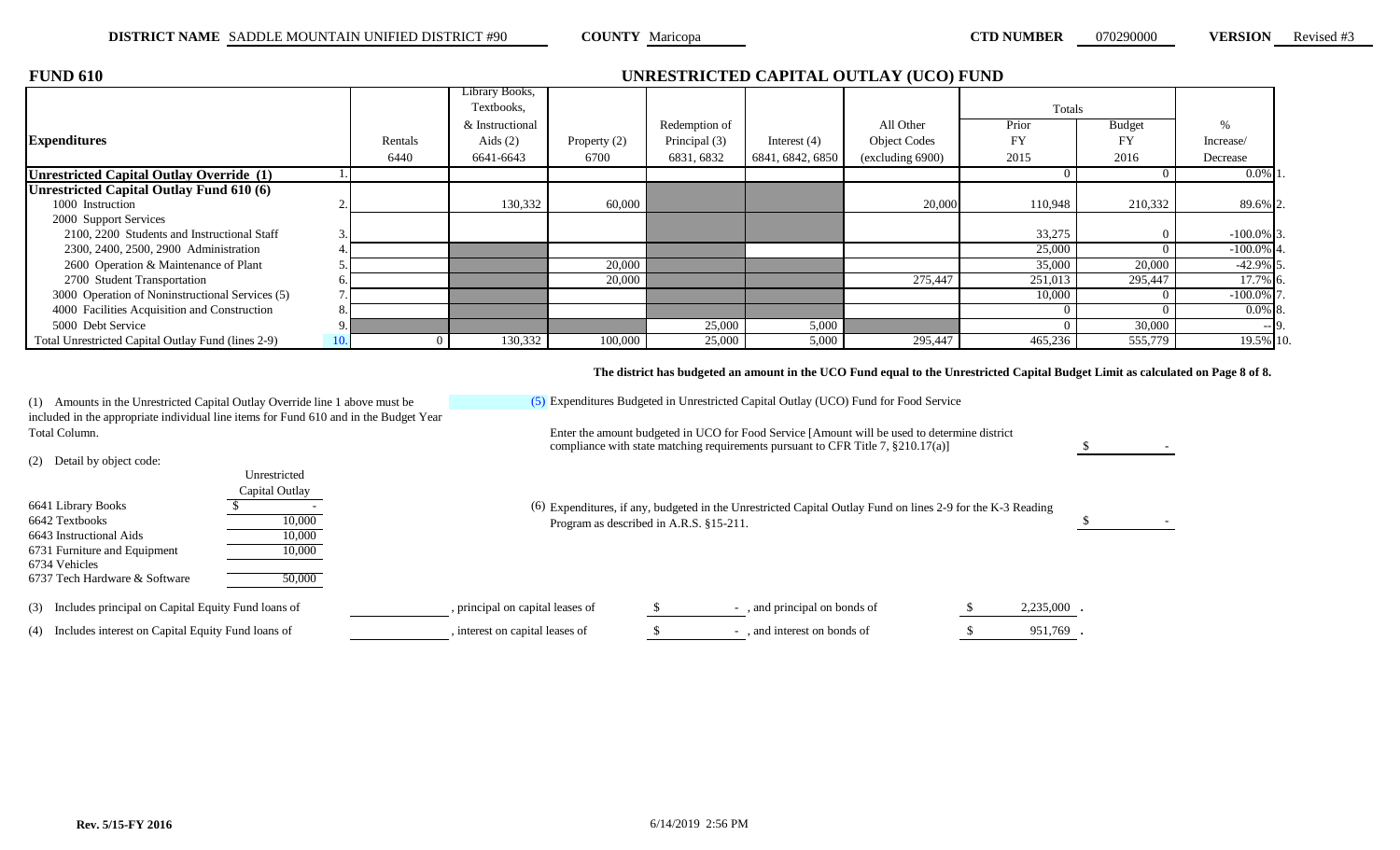### **OTHER FUNDS—REQUIRED CAPITAL EXPENDITURE DETAIL [(A.R.S. §15-904.(B)]**

|                                                 | UNRESTRICTED CAPITAL OUTLAY |                  |            | <b>BOND BUILDING</b> | <b>NEW SCHOOL FACILITIES</b> |                  |
|-------------------------------------------------|-----------------------------|------------------|------------|----------------------|------------------------------|------------------|
| <b>Expenditures</b>                             |                             | <b>Fund 610</b>  |            | <b>Fund 630</b>      |                              | <b>Fund 695</b>  |
|                                                 | Prior FY                    | <b>Budget FY</b> | Prior FY   | <b>Budget FY</b>     | Prior FY                     | <b>Budget FY</b> |
| <b>Total Fund Expenditures</b>                  | 465,236                     | 555,779          | 12,820,369 | 5,637,559            | $\Omega$                     |                  |
| <b>Select Object Codes Detail (1)</b>           |                             |                  |            |                      |                              |                  |
| 6150 Classified Salaries                        | $\Omega$                    |                  | 40,000     | 70,000               |                              |                  |
| 6200 Employee Benefits                          | $\Omega$                    |                  | 10,000     | 17,500               |                              |                  |
| 6450 Construction Services                      | $\overline{0}$              |                  | 2,500,000  | 6,620,436            |                              |                  |
| 6710 Land and Improvements                      |                             |                  |            |                      |                              |                  |
| 6720 Buildings and Improvements                 | 63,526                      |                  |            |                      |                              |                  |
| 6731 Furniture and Equipment                    | 138,275                     | 100,000          |            |                      |                              |                  |
| 6734 Vehicles                                   | 35,000                      |                  |            | 60,000               |                              |                  |
| 6737 Technology Hardware & Software             | 50,000                      | 50,000           | 1,800,000  | 740,000              |                              |                  |
| 6831, 6832 Redemption of Principal<br>10        | $\Omega$                    | 25,000           |            |                      |                              |                  |
| 6841, 6842, 6850 Interest<br>11                 | $\Omega$                    | 5,000            |            |                      |                              |                  |
| Total (lines 2-11)<br>12                        | 286,801                     | 180,000          | 4,350,000  | 7,507,936            | $\Omega$                     | $0 \; 12.$       |
| Total amounts reported on lines 2-11 above for: |                             |                  |            |                      |                              |                  |
| Renovation<br>13                                | $\overline{0}$              |                  |            |                      |                              |                  |
| New Construction<br>14                          | $\Omega$                    |                  | 2,500,000  | 6,620,436            |                              |                  |
| Other<br>15                                     | 316,801                     | 180,000          | 1,850,000  | 887,500              |                              |                  |
| Total (lines 13-15, must equal line 12)<br>16.  | 316,801                     | 180,000          | 4,350,000  | 7,507,936            |                              | $0\,16.$         |

(1) Lines 2-11 may not include all budgeted expenditures of the fund. Total budgeted expenditures for each fund should be included on Line 1.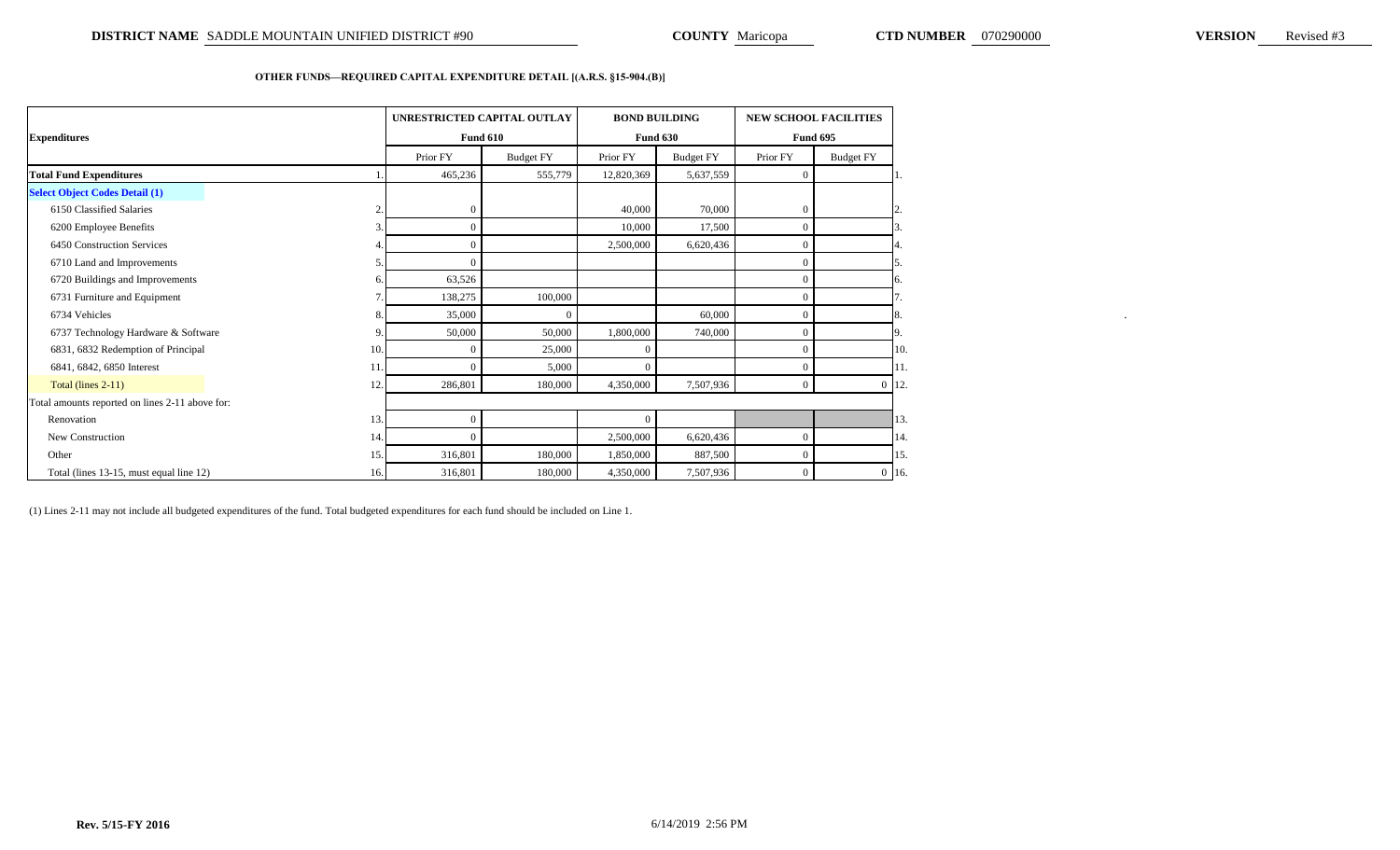|  | <b>EDERAL PROJECTS</b> |
|--|------------------------|
|--|------------------------|

- 
- 
- 
- 
- 
- 
- 
- 
- 
- 
- 
- 
- 
- 
- 
- 
- 
- 

- 
- 
- 
- 
- 
- 
- 
- 
- 
- 
- 

### **INSTRUCTIONAL IMPROVEMENT FUND (020)**

- 1. Teacher Compensation Increases
- 
- 
- 
- 

| <b>SPECIAL PROJECTS</b> |                                                              |      |                   |                  |           |                            |               |                | <b>OTHER FUNDS (DO NOT Add to Aggregate)</b>   |      |                 |                  |
|-------------------------|--------------------------------------------------------------|------|-------------------|------------------|-----------|----------------------------|---------------|----------------|------------------------------------------------|------|-----------------|------------------|
|                         |                                                              |      |                   |                  |           |                            |               |                |                                                |      | <b>Prior FY</b> | <b>Budget FY</b> |
|                         |                                                              |      |                   | <b>FTE</b>       |           | <b>TOTAL ALL FUNCTIONS</b> |               |                | 050 County, City, and Town Grants              | 6000 |                 |                  |
|                         | <b>FEDERAL PROJECTS</b>                                      |      | Prior FY          | <b>Budget FY</b> | Prior FY  | <b>Budget FY</b>           |               | $\overline{2}$ | 071 Structured English Immersion (1)           | 6000 | 20,000          | 0 <sub>12</sub>  |
|                         | 1. 100-130 ESEA Title I - Helping Disadvantaged Children     | 6000 | 11.50             | 0.00             | 1,191,295 | 1,331,939                  |               | 3.             | 072 Compensatory Instruction (1)               | 6000 |                 | 0 <sup>13</sup>  |
|                         | 140-150 ESEA Title II - Prof. Dev. and Technology            | 6000 | 0.00              | 0.00             | 39,899    | 46,285                     |               | $\overline{4}$ | 500 School Plant (Lease over 1 year) (2)       | 6000 | 200             | 160              |
| 3.                      | 160 ESEA Title IV - 21st Century Schools                     | 6000 | 0.00              |                  |           |                            |               | 5.             | 505 School Plant (Lease 1 year or less)        | 6000 | 200             | $200$ :          |
|                         | 4. 170-180 ESEA Title V - Promote Informed Parent Choice     | 6000 | 0.00              |                  |           |                            |               | 6.             | 506 School Plant (Sale)                        | 6000 | 2,400           | $2,370$ 6        |
|                         | 190 ESEA Title III - Limited Eng. & Immigrant Students       | 6000 | 0.00              | 0.00             | 56,917    | 3,664                      |               | 7 <sub>1</sub> | 510 Food Service                               | 6000 | 850,000         | 800,000          |
|                         | 200 ESEA Title VII - Indian Education                        | 6000 | 0.00              |                  |           |                            |               | 8.             | 515 Civic Center                               | 6000 | 60,000          | 60,000           |
|                         | 210 ESEA Title VI - Flexibility and Accountability           | 6000 | 0.00              |                  |           |                            |               | 9              | 520 Community School                           | 6000 | 5,000           | 5,000            |
|                         | 220 IDEA Part B                                              | 6000 | 2.50              | 0.00             | 265,612   | 109,137                    |               | 10.            | 525 Auxiliary Operations                       | 6000 | 100,000         | 100,000          |
|                         | 230 Johnson-O'Malley                                         | 6000 | 0.00              |                  |           |                            |               | 11.            | 526 Extracurricular Activities Fees Tax Credit | 6000 | 50,000          | 50,000           |
|                         | 240 Workforce Investment Act                                 | 6000 | 0.00              |                  |           |                            |               | 12.            | 530 Gifts and Donations                        | 6000 | 575,000         | 575,000          |
|                         | 250 AEA - Adult Education                                    | 6000 | 0.00              |                  |           |                            |               | 13.            | 535 Career & Tech. Ed. & Voc. Ed. Projects     | 6000 | 50,000          | 50,000           |
|                         | 260-270 Vocational Education - Basic Grants                  | 6000 | 0.00              | 0.00             | 19,678    | 22,855                     | <sup>12</sup> | 14.            | 540 Fingerprint                                | 6000 |                 | 200              |
| 13.                     | 280 ESEA Title X - Homeless Education                        | 6000 | 0.00              |                  |           |                            | 13.           | 15.            | 545 School Opening                             | 6000 |                 |                  |
|                         | 290 Medicaid Reimbursement                                   | 6000 | 0.00              | 0.00             | 175,000   | 175,000                    | 14.           | 16.            | 550 Insurance Proceeds                         | 6000 | 25,000          | 125,000          |
| 15.                     | 374 E-Rate                                                   | 6000 | 0.00              | 0.00             | 75,000    | 110,000                    | 115.          | 17.            | 555 Textbooks                                  | 6000 | 4,500           | 4,500            |
| 16.                     | 378 Impact Aid                                               | 6000 | 0.00              |                  |           |                            | 16.           | 18.            | 565 Litigation Recovery                        | 6000 | 11,700          | 11,750           |
|                         | 300-399 Other Federal Projects (Besides E-Rate & Impact Aid) | 6000 | 0.00              |                  |           |                            |               | 19.            | 570 Indirect Costs                             | 6000 | 125,000         | 125,000          |
|                         | 18. Total Federal Project Funds (lines 1-17)                 |      | 14.00             | 0.00             | 1,823,401 | 1,798,880                  | <b>18.</b>    | 20.            | 575 Unemployment Insurance                     | 6000 |                 |                  |
|                         | <b>STATE PROJECTS</b>                                        |      |                   |                  |           |                            |               | 21.            | 580 Teacherage                                 | 6000 |                 |                  |
|                         | 400 Vocational Education                                     | 6000 | 0.00              | 0.00             | 16,448    | 9,679 19.                  |               | 22.            | 585 Insurance Refund                           | 6000 | 21,500          | 21,000 2         |
|                         | 20. 410 Early Childhood Block Grant                          | 6000 | $\overline{0.00}$ |                  |           |                            |               | 23.            | 590 Grants and Gifts to Teachers               | 6000 | 35,000          | 35,000           |
| 21.                     | 420 Ext. School Yr. - Pupils with Disabilities               | 6000 | 0.00              |                  | $\Omega$  |                            | 21.           | 24.            | 595 Advertisement                              | 6000 | $\Omega$        |                  |
| 22.                     | 425 Adult Basic Education                                    | 6000 | 0.00              |                  |           |                            | 22.           | 25.            | 596 Joint Technical Education                  | 6000 | 100,000         | 100,000          |
| 23.                     | 430 Chemical Abuse Prevention Programs                       | 6000 | 0.00              |                  |           |                            | 23.           | 26.            | 620 Adjacent Ways                              | 6000 |                 | 0.126            |
| 24.                     | 435 Academic Contests                                        | 6000 | 0.00              |                  |           |                            | 24.           | 27.            | 639 Impact Aid Revenue Bond Building           | 6000 |                 |                  |
|                         | 450 Gifted Education                                         | 6000 | 0.00              |                  |           |                            | 25.           | 28.            | 640 School Plant - Special Construction        | 6000 |                 | $0 \, 28$        |
| 26.                     | 460 Environmental Special Plate                              | 6000 | 0.00              |                  | $\Omega$  |                            | 26.           | 29.            | 650 Gifts and Donations-Capital                | 6000 | $\Omega$        | 0 <sup>29</sup>  |
| 27.                     | 465-499 Other State Projects                                 | 6000 | 0.00              |                  |           |                            | 27.           | 30.            | 660 Condemnation                               | 6000 |                 | 0.130            |
|                         | Total State Project Funds (lines 19-27)                      |      | 0.00              | 0.00             | 16,448    | $9,679$ 28.                |               | 31.            | 665 Energy and Water Savings                   | 6000 | 32,000          | 32,000 31        |
| 29.                     | Total Special Projects (lines 18 and 28)                     |      | 14.00             | 0.00             | 1.839.849 | 1,808,559 29.              |               | 32.            | 686 Emergency Deficiencies Correction          | 6000 | $\theta$        | 0 32             |

| <b>ISTRUCTIONAL IMPROVEMENT FUND (020)</b>        |      | <b>Prior FY</b> | <b>Budget FY</b> |     | 700 Debt Service                         | 6000  | 10,000,000 | 3,200,000 34. |  |
|---------------------------------------------------|------|-----------------|------------------|-----|------------------------------------------|-------|------------|---------------|--|
| <b>Teacher Compensation Increases</b>             | 6000 | 50,000          | $35,000$ 1.      | 35. | 720 Impact Aid Revenue Bond Debt Service | 6000  |            |               |  |
| 2. Class Size Reduction                           | 6000 | 50,000          | 50,000 2.        | 36. | Other TANS                               |       | 2.527.474  | 2,500,000 36. |  |
| Dropout Prevention Programs (M&O purposes)        | 6000 | 25,000          | 25,000 3.        |     | <b>INTERNAL SERVICE FUNDS 950-989</b>    |       |            |               |  |
| Instructional Improvement Programs (M&O purposes) | 6000 | 50,000          | 50,000 4         |     | Self-Insurance                           | 60001 |            | ) II.         |  |
| Total Instructional Improvement Fund (lines 1-4)  |      | 75.000          | $160,000$ 5.     |     | 955 Intergovernmental Agreements         | 6000  | 10.000     | 12,500 2.     |  |
|                                                   |      |                 |                  |     | _______                                  | ----  |            |               |  |

| <b>COUNTY</b> Maricopa     |                  |     |          | <b>CTD NUMBER</b>                                                         | 070290000                                      |      | <b>VERSION</b>   | Revised #3       |               |
|----------------------------|------------------|-----|----------|---------------------------------------------------------------------------|------------------------------------------------|------|------------------|------------------|---------------|
|                            |                  |     |          | <b>OTHER FUNDS (DO NOT Add to Aggregate)</b>                              |                                                |      |                  |                  |               |
| <b>TOTAL ALL FUNCTIONS</b> |                  |     |          |                                                                           |                                                | 6000 | <b>Prior FY</b>  | <b>Budget FY</b> |               |
| Prior FY                   | <b>Budget FY</b> |     | 1.<br>2. | 050 County, City, and Town Grants<br>071 Structured English Immersion (1) |                                                | 6000 | 20,000           | $0\vert 2$       |               |
| 1,191,295                  | 1,331,939        | 1.  | 3.       | 072 Compensatory Instruction (1)                                          |                                                | 6000 | $\Omega$         | $\Omega$         |               |
| 39,899                     | 46,285           | 2.  | 4.       | 500 School Plant (Lease over 1 year) (2)                                  |                                                | 6000 | 200              | 160              |               |
| $\Omega$                   |                  | 3.  | 5.       | 505 School Plant (Lease 1 year or less)                                   |                                                | 6000 | 200              | 200              |               |
| $\Omega$                   |                  |     | 6.       | 506 School Plant (Sale)                                                   |                                                | 6000 | 2,400            | 2,370            | 16            |
| 56,917                     | 3,664            | I5. | 7.       | 510 Food Service                                                          |                                                | 6000 | 850,000          | 800,000          |               |
| $\theta$                   |                  | 6.  | 8.       | 515 Civic Center                                                          |                                                | 6000 | 60,000           | 60,000           | 8             |
| $\Omega$                   |                  | 7.  | 9.       | 520 Community School                                                      |                                                | 6000 | 5,000            | 5,000            | 19            |
| 265,612                    | 109,137          | 8.  | 10.      | 525 Auxiliary Operations                                                  |                                                | 6000 | 100,000          | 100,000          | $\mathbf{11}$ |
| $\Omega$                   |                  | 9.  | 11.      |                                                                           | 526 Extracurricular Activities Fees Tax Credit | 6000 | 50,000           | 50,000 1         |               |
| $\Omega$                   |                  | 10. | 12.      | 530 Gifts and Donations                                                   |                                                | 6000 | 575,000          | 575,000 12       |               |
| $\Omega$                   |                  | 11. | 13.      |                                                                           | 535 Career & Tech. Ed. & Voc. Ed. Projects     | 6000 | 50,000           | 50,000           | $\mathbf{1}$  |
| 19,678                     | 22,855           | 12. | 14.      | 540 Fingerprint                                                           |                                                | 6000 | $\mathbf{0}$     | 200              |               |
| $\Omega$                   |                  | 13. | 15.      | 545 School Opening                                                        |                                                | 6000 | $\Omega$         | $\Omega$         |               |
| 175,000                    | 175,000          | 14. | 16.      | 550 Insurance Proceeds                                                    |                                                | 6000 | 25,000           | 125,000 1        |               |
| 75,000                     | 110,000          | 15. | 17.      | 555 Textbooks                                                             |                                                | 6000 | 4,500            | 4,500 1          |               |
| $\Omega$                   |                  | 16. | 18.      | 565 Litigation Recovery                                                   |                                                | 6000 | 11,700           | 11,750 18        |               |
| $\Omega$                   |                  | 17. | 19.      | 570 Indirect Costs                                                        |                                                | 6000 | 125,000          | 125,000          | $\vert$ 19    |
| 1,823,401                  | 1,798,880        | 18. | 20.      | 575 Unemployment Insurance                                                |                                                | 6000 | $\Omega$         | $\Omega$         | 120           |
|                            |                  |     | 21.      | 580 Teacherage                                                            |                                                | 6000 | $\Omega$         | 0 <sub>12</sub>  |               |
| 16,448                     | 9,679 19.        |     | 22.      | 585 Insurance Refund                                                      |                                                | 6000 | 21,500           | 21,000           | $ 2\rangle$   |
| $\Omega$                   |                  | 20. | 23.      | 590 Grants and Gifts to Teachers                                          |                                                | 6000 | 35,000           | 35,000           | $ 2\rangle$   |
| $\Omega$                   |                  | 21. | 24.      | 595 Advertisement                                                         |                                                | 6000 | $\Omega$         | $\Omega$         | $2\epsilon$   |
| $\theta$                   |                  | 22. | 25.      | 596 Joint Technical Education                                             |                                                | 6000 | 100,000          | 100,000 2:       |               |
| $\mathbf{0}$               |                  | 23. | 26.      | 620 Adjacent Ways                                                         |                                                | 6000 | $\mathbf{0}$     | $\overline{0}$   | $\vert$ 20    |
| $\Omega$                   |                  | 24. | 27.      | 639 Impact Aid Revenue Bond Building                                      |                                                | 6000 | $\boldsymbol{0}$ | $\overline{0}$   | $2^{\prime}$  |
| $\Omega$                   |                  | 25  | 28       | 640 School Plant - Special Construction                                   |                                                | 6000 | $\Omega$         | 0 <sub>2</sub>   |               |

- 
- 
- 
- 
- 33. 691 Building Renewal Grant 600
- 34. 700 Debt Service 600
- 35. 720 Impact Aid Revenue Bond Debt Service 600

- 
- 
- 
- 3. 9 OPEB 600
	-

(1) From Supplement, page 3, line 10 and line 20, respectively. (2) Indicate amount budgeted in Fund 500 for M&O purposes

| 8. | 565 Litigation Recovery                  | 60001 | 11,700         | $11,750$ 18.     |                |
|----|------------------------------------------|-------|----------------|------------------|----------------|
| 9. | 570 Indirect Costs                       | 6000  | 125,000        | 125,000          | 19.            |
| 0. | 575 Unemployment Insurance               | 6000  | $\Omega$       | $\Omega$         | 20.            |
| 1. | 580 Teacherage                           | 6000  | $\Omega$       | $\Omega$         | 21.            |
| 2. | 585 Insurance Refund                     | 6000  | 21,500         | 21,000           | 22.            |
| 3. | 590 Grants and Gifts to Teachers         | 6000  | 35,000         | 35,000           | 23.            |
| 4. | 595 Advertisement                        | 6000  | $\Omega$       | $\Omega$         | 24.            |
| 5. | 596 Joint Technical Education            | 6000  | 100,000        | 100,000          | 25.            |
| 6. | 620 Adjacent Ways                        | 6000  | $\mathbf{0}$   | $\mathbf{0}$     | 26.            |
| 7. | 639 Impact Aid Revenue Bond Building     | 6000  | $\Omega$       | $\Omega$         | 27.            |
| 8. | 640 School Plant - Special Construction  | 6000  | $\Omega$       | $\Omega$         | 28.            |
| 9. | 650 Gifts and Donations-Capital          | 6000  | $\overline{0}$ | $\Omega$         | 29.            |
| 0. | 660 Condemnation                         | 6000  | $\Omega$       | $\Omega$         | 30.            |
| 1. | 665 Energy and Water Savings             | 6000  | 32,000         | 32,000           | 31.            |
| 2. | 686 Emergency Deficiencies Correction    | 6000  | 0              | $\Omega$         | 32.            |
| 3. | 691 Building Renewal Grant               | 6000  | 100,000        | 50,000           | 33.            |
| 4. | 700 Debt Service                         | 6000  | 10,000,000     | 3,200,000        | 34.            |
| 5. | 720 Impact Aid Revenue Bond Debt Service | 6000  | $\mathbf{0}$   |                  | 35.            |
| 6. | Other TANS                               | 6000  | 2,527,474      | 2,500,000        | 36.            |
|    | <b>INTERNAL SERVICE FUNDS 950-989</b>    |       |                |                  |                |
| 1. | 9 Self-Insurance                         | 6000  | $\Omega$       | 0                | $\mathbf{1}$ . |
| 2. | 955 Intergovernmental Agreements         | 6000  | 10,000         | 12,500           | 2.             |
| 3. | 9 OPEB                                   | 6000  | $\Omega$       | $\Omega$         | 3.             |
| 4. | 9                                        | 6000  | $\mathbf{0}$   | $\boldsymbol{0}$ | 4.             |
|    |                                          |       |                |                  |                |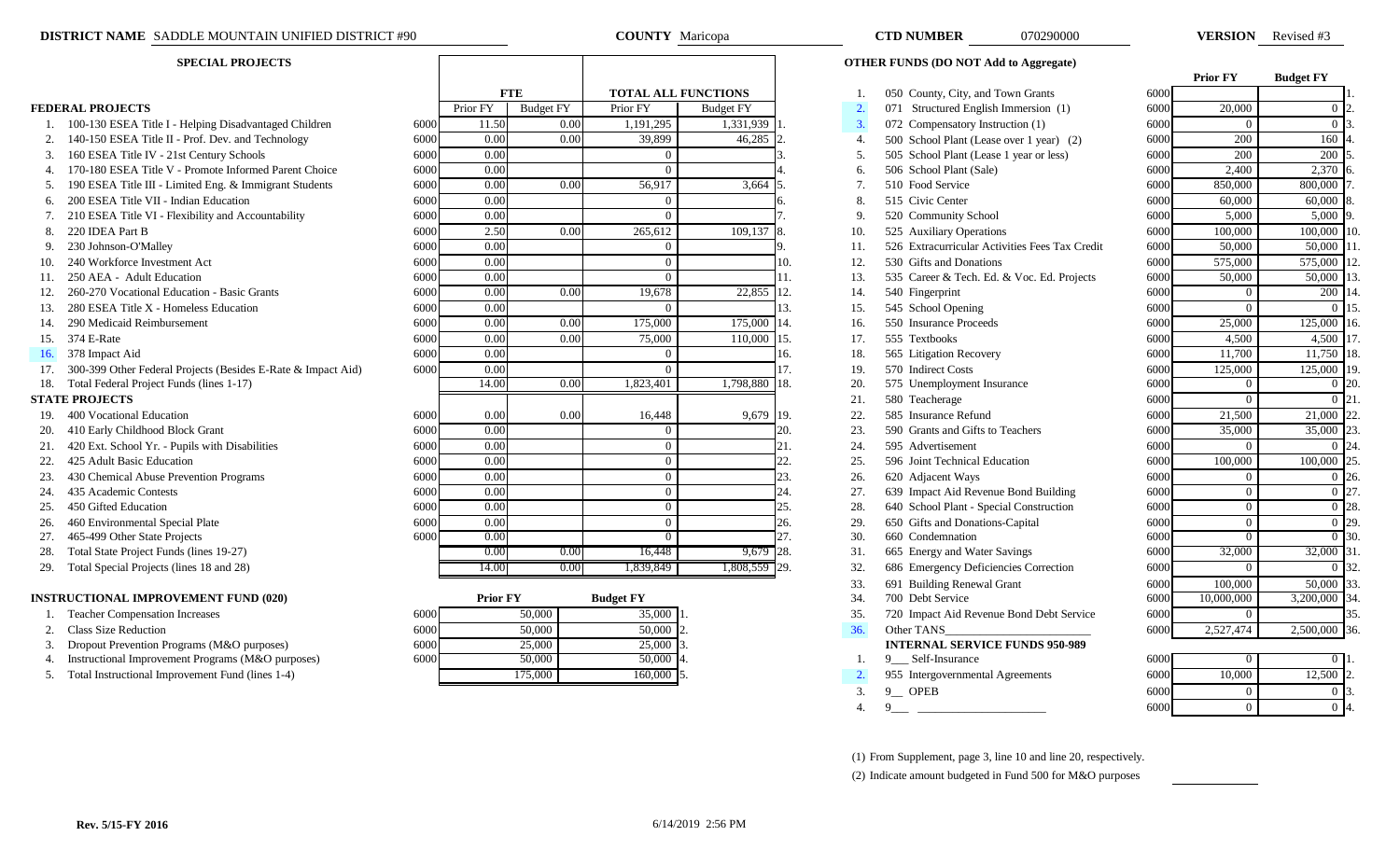**VERSION** Revised #3

### **(A.R.S. §15-947.C) CALCULATION OF FY 2016 GENERAL BUDGET LIMIT**

| 1. (a) FY 2016 Revenue Control Limit (RCL)<br>(from Work Sheet E, line VIII, or Work Sheet F, line III)<br>8,440,834<br>S<br>$*(b)$ Plus Adjustment for Growth (1)<br>220,595<br>$*(c)$<br>Increase or (Decrease) in 03 District High School Tuition<br>Payments (A.R.S. §15-905.J) (1)<br>$\boldsymbol{0}$<br><b>Adjusted RCL</b><br>\$<br>8,661,429<br>8,511,429<br>\$<br>(d)<br>2. (a) FY 2016 District Additional Assistance (DAA) (from Work<br>Sheet H, lines VII.E.1 and VII.F.1)<br>813,255<br>\$<br>* (b) DAA Reduction for State Budget Adjustments (from Work<br>Sheet H, lines VII.E.2 and VII.F.2)<br>725,463<br>87,792<br><b>Adjusted DAA</b><br>(c)<br>3. FY 2016 Override Authorization (A.R.S. §§15-481 and 15-482)<br>* (a) Maintenance and Operation<br>549,478<br>* (b) Unrestricted Capital Outlay<br>* (c) Special Program<br>*4. Small School Adjustment for Districts with a Student Count of 125 or less in K-8 or 100 or<br>less in 9-12 (A.R.S. §15-949) (If phase-down applies, see Work Sheets K and K2)<br>*5. Tuition Revenue (A.R.S. $\S$ §15-823 and 15-824)<br>Local<br>Individuals and Other Private Sources<br>(a)<br>Other Arizona Districts<br>(b)<br>Out-of-State Districts and Other Governments<br>(c)<br><b>State</b><br>(d) Certificates of Educational Convenience (A.R.S. $\S$ 15-825, 15-825.01, and 15-825.02)<br>*6. State Assistance (A.R.S. §15-976) and Special Ed. Voucher Payments Received (A.R.S. §15-1204)<br>*7. Increase Authorized by County School Superintendent for Accommodation Schools<br>(not to exceed Work Sheet S, line II.B.5) (A.R.S. §15-974.B)<br>8. Budget Increase for:<br>Desegregation Expenditures (A.R.S. §15-910.G-K)<br>(a)<br>$*$ (b)<br>Tuition Out Debt Service (from Work Sheet O, line 7) (A.R.S. §15-910.L)<br>319,703<br>$*(c)$<br>Budget Balance Carryforward (from Work Sheet M, line 12) (A.R.S. §15-943.01)<br>Dropout Prevention Programs (Laws 1992, Ch. 305, §32 and Laws 2000, Ch. 398, §2)<br>(d)<br>(e)<br>Registered Warrant or Tax Anticipation Note Interest Expense Incurred in<br>FY 2014 (A.R.S. §15-910.M)<br>* (f) Joint Career and Technical Education and Vocational Education Center (A.R.S. §15-910.01)<br>* (g) FY 2015 Performance Pay Unexpended Budget Carryforward (from Work<br>Sheet M, line 6.h) (A.R.S. §15-920)<br>Excessive Property Tax Valuation Judgments (A.R.S. §§42-16213 and 42-16214)<br>(h)<br>Transportation Revenues for Attendance of Nonresident Pupils (A.R.S. §§15-923 and 15-947)<br>$*$ (i)<br>*9. Adjustment to the General Budget Limit (A.R.S. §§15-272, 15-905.M, 15-910.02, and 15-<br>915) Include year(s) and descriptions, as applicable.<br>(a) Prior Year Over Expenditures/Resolutions:<br>Apply 14/15 excess budget capacity \$245,288 (per Lyle<br>(b) Decrease for Transfer from M&O to Energy and Water Savings Fund<br>Increase for Energy and Water Savings Fund Transfer to M&O<br>(c)<br><b>JTED Reduction</b><br>(d)<br>Noncompliance Adjustment<br>(e)<br><b>ADM Audit Adjustment</b><br>(f)<br>Other:<br><b>Additional funding</b><br>65,800<br>(g)<br>10. FY 2016 General Budget Limit (column A, lines 1 through 9)<br>(A.R.S. §15-905.F) (page 1, line 31 cannot exceed this amount)<br>\$<br>9,446,410<br>11. Total Amount to be Used for Capital Expenditures (column B, lines 1 through 8)<br>(A.R.S. §15-905.F) (to page 8, line A.11)<br>\$<br>237,792 |  |  | (AMM) 810-77760) | А.<br>Maintenance<br>and Operation | В.<br>Unrestricted<br><b>Capital Outlay</b> |
|--------------------------------------------------------------------------------------------------------------------------------------------------------------------------------------------------------------------------------------------------------------------------------------------------------------------------------------------------------------------------------------------------------------------------------------------------------------------------------------------------------------------------------------------------------------------------------------------------------------------------------------------------------------------------------------------------------------------------------------------------------------------------------------------------------------------------------------------------------------------------------------------------------------------------------------------------------------------------------------------------------------------------------------------------------------------------------------------------------------------------------------------------------------------------------------------------------------------------------------------------------------------------------------------------------------------------------------------------------------------------------------------------------------------------------------------------------------------------------------------------------------------------------------------------------------------------------------------------------------------------------------------------------------------------------------------------------------------------------------------------------------------------------------------------------------------------------------------------------------------------------------------------------------------------------------------------------------------------------------------------------------------------------------------------------------------------------------------------------------------------------------------------------------------------------------------------------------------------------------------------------------------------------------------------------------------------------------------------------------------------------------------------------------------------------------------------------------------------------------------------------------------------------------------------------------------------------------------------------------------------------------------------------------------------------------------------------------------------------------------------------------------------------------------------------------------------------------------------------------------------------------------------------------------------------------------------------------------------------------------------------------------------------------------------------------------------------------------------------------------------------------------------------------------------------------------------------------------------------------------------------------------------------------------------------------------------------------------------------------------------------------------------------------------------------|--|--|------------------|------------------------------------|---------------------------------------------|
|                                                                                                                                                                                                                                                                                                                                                                                                                                                                                                                                                                                                                                                                                                                                                                                                                                                                                                                                                                                                                                                                                                                                                                                                                                                                                                                                                                                                                                                                                                                                                                                                                                                                                                                                                                                                                                                                                                                                                                                                                                                                                                                                                                                                                                                                                                                                                                                                                                                                                                                                                                                                                                                                                                                                                                                                                                                                                                                                                                                                                                                                                                                                                                                                                                                                                                                                                                                                                                |  |  |                  |                                    |                                             |
|                                                                                                                                                                                                                                                                                                                                                                                                                                                                                                                                                                                                                                                                                                                                                                                                                                                                                                                                                                                                                                                                                                                                                                                                                                                                                                                                                                                                                                                                                                                                                                                                                                                                                                                                                                                                                                                                                                                                                                                                                                                                                                                                                                                                                                                                                                                                                                                                                                                                                                                                                                                                                                                                                                                                                                                                                                                                                                                                                                                                                                                                                                                                                                                                                                                                                                                                                                                                                                |  |  |                  |                                    |                                             |
|                                                                                                                                                                                                                                                                                                                                                                                                                                                                                                                                                                                                                                                                                                                                                                                                                                                                                                                                                                                                                                                                                                                                                                                                                                                                                                                                                                                                                                                                                                                                                                                                                                                                                                                                                                                                                                                                                                                                                                                                                                                                                                                                                                                                                                                                                                                                                                                                                                                                                                                                                                                                                                                                                                                                                                                                                                                                                                                                                                                                                                                                                                                                                                                                                                                                                                                                                                                                                                |  |  |                  |                                    |                                             |
|                                                                                                                                                                                                                                                                                                                                                                                                                                                                                                                                                                                                                                                                                                                                                                                                                                                                                                                                                                                                                                                                                                                                                                                                                                                                                                                                                                                                                                                                                                                                                                                                                                                                                                                                                                                                                                                                                                                                                                                                                                                                                                                                                                                                                                                                                                                                                                                                                                                                                                                                                                                                                                                                                                                                                                                                                                                                                                                                                                                                                                                                                                                                                                                                                                                                                                                                                                                                                                |  |  |                  |                                    |                                             |
|                                                                                                                                                                                                                                                                                                                                                                                                                                                                                                                                                                                                                                                                                                                                                                                                                                                                                                                                                                                                                                                                                                                                                                                                                                                                                                                                                                                                                                                                                                                                                                                                                                                                                                                                                                                                                                                                                                                                                                                                                                                                                                                                                                                                                                                                                                                                                                                                                                                                                                                                                                                                                                                                                                                                                                                                                                                                                                                                                                                                                                                                                                                                                                                                                                                                                                                                                                                                                                |  |  |                  |                                    | 150,000                                     |
|                                                                                                                                                                                                                                                                                                                                                                                                                                                                                                                                                                                                                                                                                                                                                                                                                                                                                                                                                                                                                                                                                                                                                                                                                                                                                                                                                                                                                                                                                                                                                                                                                                                                                                                                                                                                                                                                                                                                                                                                                                                                                                                                                                                                                                                                                                                                                                                                                                                                                                                                                                                                                                                                                                                                                                                                                                                                                                                                                                                                                                                                                                                                                                                                                                                                                                                                                                                                                                |  |  |                  |                                    |                                             |
|                                                                                                                                                                                                                                                                                                                                                                                                                                                                                                                                                                                                                                                                                                                                                                                                                                                                                                                                                                                                                                                                                                                                                                                                                                                                                                                                                                                                                                                                                                                                                                                                                                                                                                                                                                                                                                                                                                                                                                                                                                                                                                                                                                                                                                                                                                                                                                                                                                                                                                                                                                                                                                                                                                                                                                                                                                                                                                                                                                                                                                                                                                                                                                                                                                                                                                                                                                                                                                |  |  |                  |                                    |                                             |
|                                                                                                                                                                                                                                                                                                                                                                                                                                                                                                                                                                                                                                                                                                                                                                                                                                                                                                                                                                                                                                                                                                                                                                                                                                                                                                                                                                                                                                                                                                                                                                                                                                                                                                                                                                                                                                                                                                                                                                                                                                                                                                                                                                                                                                                                                                                                                                                                                                                                                                                                                                                                                                                                                                                                                                                                                                                                                                                                                                                                                                                                                                                                                                                                                                                                                                                                                                                                                                |  |  |                  |                                    |                                             |
|                                                                                                                                                                                                                                                                                                                                                                                                                                                                                                                                                                                                                                                                                                                                                                                                                                                                                                                                                                                                                                                                                                                                                                                                                                                                                                                                                                                                                                                                                                                                                                                                                                                                                                                                                                                                                                                                                                                                                                                                                                                                                                                                                                                                                                                                                                                                                                                                                                                                                                                                                                                                                                                                                                                                                                                                                                                                                                                                                                                                                                                                                                                                                                                                                                                                                                                                                                                                                                |  |  |                  |                                    | 87,792                                      |
|                                                                                                                                                                                                                                                                                                                                                                                                                                                                                                                                                                                                                                                                                                                                                                                                                                                                                                                                                                                                                                                                                                                                                                                                                                                                                                                                                                                                                                                                                                                                                                                                                                                                                                                                                                                                                                                                                                                                                                                                                                                                                                                                                                                                                                                                                                                                                                                                                                                                                                                                                                                                                                                                                                                                                                                                                                                                                                                                                                                                                                                                                                                                                                                                                                                                                                                                                                                                                                |  |  |                  |                                    |                                             |
|                                                                                                                                                                                                                                                                                                                                                                                                                                                                                                                                                                                                                                                                                                                                                                                                                                                                                                                                                                                                                                                                                                                                                                                                                                                                                                                                                                                                                                                                                                                                                                                                                                                                                                                                                                                                                                                                                                                                                                                                                                                                                                                                                                                                                                                                                                                                                                                                                                                                                                                                                                                                                                                                                                                                                                                                                                                                                                                                                                                                                                                                                                                                                                                                                                                                                                                                                                                                                                |  |  |                  |                                    |                                             |
|                                                                                                                                                                                                                                                                                                                                                                                                                                                                                                                                                                                                                                                                                                                                                                                                                                                                                                                                                                                                                                                                                                                                                                                                                                                                                                                                                                                                                                                                                                                                                                                                                                                                                                                                                                                                                                                                                                                                                                                                                                                                                                                                                                                                                                                                                                                                                                                                                                                                                                                                                                                                                                                                                                                                                                                                                                                                                                                                                                                                                                                                                                                                                                                                                                                                                                                                                                                                                                |  |  |                  |                                    |                                             |
|                                                                                                                                                                                                                                                                                                                                                                                                                                                                                                                                                                                                                                                                                                                                                                                                                                                                                                                                                                                                                                                                                                                                                                                                                                                                                                                                                                                                                                                                                                                                                                                                                                                                                                                                                                                                                                                                                                                                                                                                                                                                                                                                                                                                                                                                                                                                                                                                                                                                                                                                                                                                                                                                                                                                                                                                                                                                                                                                                                                                                                                                                                                                                                                                                                                                                                                                                                                                                                |  |  |                  |                                    |                                             |
|                                                                                                                                                                                                                                                                                                                                                                                                                                                                                                                                                                                                                                                                                                                                                                                                                                                                                                                                                                                                                                                                                                                                                                                                                                                                                                                                                                                                                                                                                                                                                                                                                                                                                                                                                                                                                                                                                                                                                                                                                                                                                                                                                                                                                                                                                                                                                                                                                                                                                                                                                                                                                                                                                                                                                                                                                                                                                                                                                                                                                                                                                                                                                                                                                                                                                                                                                                                                                                |  |  |                  |                                    |                                             |
|                                                                                                                                                                                                                                                                                                                                                                                                                                                                                                                                                                                                                                                                                                                                                                                                                                                                                                                                                                                                                                                                                                                                                                                                                                                                                                                                                                                                                                                                                                                                                                                                                                                                                                                                                                                                                                                                                                                                                                                                                                                                                                                                                                                                                                                                                                                                                                                                                                                                                                                                                                                                                                                                                                                                                                                                                                                                                                                                                                                                                                                                                                                                                                                                                                                                                                                                                                                                                                |  |  |                  |                                    |                                             |
|                                                                                                                                                                                                                                                                                                                                                                                                                                                                                                                                                                                                                                                                                                                                                                                                                                                                                                                                                                                                                                                                                                                                                                                                                                                                                                                                                                                                                                                                                                                                                                                                                                                                                                                                                                                                                                                                                                                                                                                                                                                                                                                                                                                                                                                                                                                                                                                                                                                                                                                                                                                                                                                                                                                                                                                                                                                                                                                                                                                                                                                                                                                                                                                                                                                                                                                                                                                                                                |  |  |                  |                                    |                                             |
|                                                                                                                                                                                                                                                                                                                                                                                                                                                                                                                                                                                                                                                                                                                                                                                                                                                                                                                                                                                                                                                                                                                                                                                                                                                                                                                                                                                                                                                                                                                                                                                                                                                                                                                                                                                                                                                                                                                                                                                                                                                                                                                                                                                                                                                                                                                                                                                                                                                                                                                                                                                                                                                                                                                                                                                                                                                                                                                                                                                                                                                                                                                                                                                                                                                                                                                                                                                                                                |  |  |                  |                                    |                                             |
|                                                                                                                                                                                                                                                                                                                                                                                                                                                                                                                                                                                                                                                                                                                                                                                                                                                                                                                                                                                                                                                                                                                                                                                                                                                                                                                                                                                                                                                                                                                                                                                                                                                                                                                                                                                                                                                                                                                                                                                                                                                                                                                                                                                                                                                                                                                                                                                                                                                                                                                                                                                                                                                                                                                                                                                                                                                                                                                                                                                                                                                                                                                                                                                                                                                                                                                                                                                                                                |  |  |                  |                                    |                                             |
|                                                                                                                                                                                                                                                                                                                                                                                                                                                                                                                                                                                                                                                                                                                                                                                                                                                                                                                                                                                                                                                                                                                                                                                                                                                                                                                                                                                                                                                                                                                                                                                                                                                                                                                                                                                                                                                                                                                                                                                                                                                                                                                                                                                                                                                                                                                                                                                                                                                                                                                                                                                                                                                                                                                                                                                                                                                                                                                                                                                                                                                                                                                                                                                                                                                                                                                                                                                                                                |  |  |                  |                                    |                                             |
|                                                                                                                                                                                                                                                                                                                                                                                                                                                                                                                                                                                                                                                                                                                                                                                                                                                                                                                                                                                                                                                                                                                                                                                                                                                                                                                                                                                                                                                                                                                                                                                                                                                                                                                                                                                                                                                                                                                                                                                                                                                                                                                                                                                                                                                                                                                                                                                                                                                                                                                                                                                                                                                                                                                                                                                                                                                                                                                                                                                                                                                                                                                                                                                                                                                                                                                                                                                                                                |  |  |                  |                                    |                                             |
|                                                                                                                                                                                                                                                                                                                                                                                                                                                                                                                                                                                                                                                                                                                                                                                                                                                                                                                                                                                                                                                                                                                                                                                                                                                                                                                                                                                                                                                                                                                                                                                                                                                                                                                                                                                                                                                                                                                                                                                                                                                                                                                                                                                                                                                                                                                                                                                                                                                                                                                                                                                                                                                                                                                                                                                                                                                                                                                                                                                                                                                                                                                                                                                                                                                                                                                                                                                                                                |  |  |                  |                                    |                                             |
|                                                                                                                                                                                                                                                                                                                                                                                                                                                                                                                                                                                                                                                                                                                                                                                                                                                                                                                                                                                                                                                                                                                                                                                                                                                                                                                                                                                                                                                                                                                                                                                                                                                                                                                                                                                                                                                                                                                                                                                                                                                                                                                                                                                                                                                                                                                                                                                                                                                                                                                                                                                                                                                                                                                                                                                                                                                                                                                                                                                                                                                                                                                                                                                                                                                                                                                                                                                                                                |  |  |                  |                                    |                                             |
|                                                                                                                                                                                                                                                                                                                                                                                                                                                                                                                                                                                                                                                                                                                                                                                                                                                                                                                                                                                                                                                                                                                                                                                                                                                                                                                                                                                                                                                                                                                                                                                                                                                                                                                                                                                                                                                                                                                                                                                                                                                                                                                                                                                                                                                                                                                                                                                                                                                                                                                                                                                                                                                                                                                                                                                                                                                                                                                                                                                                                                                                                                                                                                                                                                                                                                                                                                                                                                |  |  |                  |                                    |                                             |
|                                                                                                                                                                                                                                                                                                                                                                                                                                                                                                                                                                                                                                                                                                                                                                                                                                                                                                                                                                                                                                                                                                                                                                                                                                                                                                                                                                                                                                                                                                                                                                                                                                                                                                                                                                                                                                                                                                                                                                                                                                                                                                                                                                                                                                                                                                                                                                                                                                                                                                                                                                                                                                                                                                                                                                                                                                                                                                                                                                                                                                                                                                                                                                                                                                                                                                                                                                                                                                |  |  |                  |                                    |                                             |
|                                                                                                                                                                                                                                                                                                                                                                                                                                                                                                                                                                                                                                                                                                                                                                                                                                                                                                                                                                                                                                                                                                                                                                                                                                                                                                                                                                                                                                                                                                                                                                                                                                                                                                                                                                                                                                                                                                                                                                                                                                                                                                                                                                                                                                                                                                                                                                                                                                                                                                                                                                                                                                                                                                                                                                                                                                                                                                                                                                                                                                                                                                                                                                                                                                                                                                                                                                                                                                |  |  |                  |                                    |                                             |
|                                                                                                                                                                                                                                                                                                                                                                                                                                                                                                                                                                                                                                                                                                                                                                                                                                                                                                                                                                                                                                                                                                                                                                                                                                                                                                                                                                                                                                                                                                                                                                                                                                                                                                                                                                                                                                                                                                                                                                                                                                                                                                                                                                                                                                                                                                                                                                                                                                                                                                                                                                                                                                                                                                                                                                                                                                                                                                                                                                                                                                                                                                                                                                                                                                                                                                                                                                                                                                |  |  |                  |                                    |                                             |
|                                                                                                                                                                                                                                                                                                                                                                                                                                                                                                                                                                                                                                                                                                                                                                                                                                                                                                                                                                                                                                                                                                                                                                                                                                                                                                                                                                                                                                                                                                                                                                                                                                                                                                                                                                                                                                                                                                                                                                                                                                                                                                                                                                                                                                                                                                                                                                                                                                                                                                                                                                                                                                                                                                                                                                                                                                                                                                                                                                                                                                                                                                                                                                                                                                                                                                                                                                                                                                |  |  |                  |                                    |                                             |
|                                                                                                                                                                                                                                                                                                                                                                                                                                                                                                                                                                                                                                                                                                                                                                                                                                                                                                                                                                                                                                                                                                                                                                                                                                                                                                                                                                                                                                                                                                                                                                                                                                                                                                                                                                                                                                                                                                                                                                                                                                                                                                                                                                                                                                                                                                                                                                                                                                                                                                                                                                                                                                                                                                                                                                                                                                                                                                                                                                                                                                                                                                                                                                                                                                                                                                                                                                                                                                |  |  |                  |                                    |                                             |
|                                                                                                                                                                                                                                                                                                                                                                                                                                                                                                                                                                                                                                                                                                                                                                                                                                                                                                                                                                                                                                                                                                                                                                                                                                                                                                                                                                                                                                                                                                                                                                                                                                                                                                                                                                                                                                                                                                                                                                                                                                                                                                                                                                                                                                                                                                                                                                                                                                                                                                                                                                                                                                                                                                                                                                                                                                                                                                                                                                                                                                                                                                                                                                                                                                                                                                                                                                                                                                |  |  |                  |                                    |                                             |
|                                                                                                                                                                                                                                                                                                                                                                                                                                                                                                                                                                                                                                                                                                                                                                                                                                                                                                                                                                                                                                                                                                                                                                                                                                                                                                                                                                                                                                                                                                                                                                                                                                                                                                                                                                                                                                                                                                                                                                                                                                                                                                                                                                                                                                                                                                                                                                                                                                                                                                                                                                                                                                                                                                                                                                                                                                                                                                                                                                                                                                                                                                                                                                                                                                                                                                                                                                                                                                |  |  |                  |                                    |                                             |
|                                                                                                                                                                                                                                                                                                                                                                                                                                                                                                                                                                                                                                                                                                                                                                                                                                                                                                                                                                                                                                                                                                                                                                                                                                                                                                                                                                                                                                                                                                                                                                                                                                                                                                                                                                                                                                                                                                                                                                                                                                                                                                                                                                                                                                                                                                                                                                                                                                                                                                                                                                                                                                                                                                                                                                                                                                                                                                                                                                                                                                                                                                                                                                                                                                                                                                                                                                                                                                |  |  |                  |                                    |                                             |
|                                                                                                                                                                                                                                                                                                                                                                                                                                                                                                                                                                                                                                                                                                                                                                                                                                                                                                                                                                                                                                                                                                                                                                                                                                                                                                                                                                                                                                                                                                                                                                                                                                                                                                                                                                                                                                                                                                                                                                                                                                                                                                                                                                                                                                                                                                                                                                                                                                                                                                                                                                                                                                                                                                                                                                                                                                                                                                                                                                                                                                                                                                                                                                                                                                                                                                                                                                                                                                |  |  |                  |                                    |                                             |
|                                                                                                                                                                                                                                                                                                                                                                                                                                                                                                                                                                                                                                                                                                                                                                                                                                                                                                                                                                                                                                                                                                                                                                                                                                                                                                                                                                                                                                                                                                                                                                                                                                                                                                                                                                                                                                                                                                                                                                                                                                                                                                                                                                                                                                                                                                                                                                                                                                                                                                                                                                                                                                                                                                                                                                                                                                                                                                                                                                                                                                                                                                                                                                                                                                                                                                                                                                                                                                |  |  |                  |                                    |                                             |
|                                                                                                                                                                                                                                                                                                                                                                                                                                                                                                                                                                                                                                                                                                                                                                                                                                                                                                                                                                                                                                                                                                                                                                                                                                                                                                                                                                                                                                                                                                                                                                                                                                                                                                                                                                                                                                                                                                                                                                                                                                                                                                                                                                                                                                                                                                                                                                                                                                                                                                                                                                                                                                                                                                                                                                                                                                                                                                                                                                                                                                                                                                                                                                                                                                                                                                                                                                                                                                |  |  |                  |                                    |                                             |
|                                                                                                                                                                                                                                                                                                                                                                                                                                                                                                                                                                                                                                                                                                                                                                                                                                                                                                                                                                                                                                                                                                                                                                                                                                                                                                                                                                                                                                                                                                                                                                                                                                                                                                                                                                                                                                                                                                                                                                                                                                                                                                                                                                                                                                                                                                                                                                                                                                                                                                                                                                                                                                                                                                                                                                                                                                                                                                                                                                                                                                                                                                                                                                                                                                                                                                                                                                                                                                |  |  |                  |                                    |                                             |
|                                                                                                                                                                                                                                                                                                                                                                                                                                                                                                                                                                                                                                                                                                                                                                                                                                                                                                                                                                                                                                                                                                                                                                                                                                                                                                                                                                                                                                                                                                                                                                                                                                                                                                                                                                                                                                                                                                                                                                                                                                                                                                                                                                                                                                                                                                                                                                                                                                                                                                                                                                                                                                                                                                                                                                                                                                                                                                                                                                                                                                                                                                                                                                                                                                                                                                                                                                                                                                |  |  |                  |                                    |                                             |
|                                                                                                                                                                                                                                                                                                                                                                                                                                                                                                                                                                                                                                                                                                                                                                                                                                                                                                                                                                                                                                                                                                                                                                                                                                                                                                                                                                                                                                                                                                                                                                                                                                                                                                                                                                                                                                                                                                                                                                                                                                                                                                                                                                                                                                                                                                                                                                                                                                                                                                                                                                                                                                                                                                                                                                                                                                                                                                                                                                                                                                                                                                                                                                                                                                                                                                                                                                                                                                |  |  |                  |                                    |                                             |
|                                                                                                                                                                                                                                                                                                                                                                                                                                                                                                                                                                                                                                                                                                                                                                                                                                                                                                                                                                                                                                                                                                                                                                                                                                                                                                                                                                                                                                                                                                                                                                                                                                                                                                                                                                                                                                                                                                                                                                                                                                                                                                                                                                                                                                                                                                                                                                                                                                                                                                                                                                                                                                                                                                                                                                                                                                                                                                                                                                                                                                                                                                                                                                                                                                                                                                                                                                                                                                |  |  |                  |                                    |                                             |
|                                                                                                                                                                                                                                                                                                                                                                                                                                                                                                                                                                                                                                                                                                                                                                                                                                                                                                                                                                                                                                                                                                                                                                                                                                                                                                                                                                                                                                                                                                                                                                                                                                                                                                                                                                                                                                                                                                                                                                                                                                                                                                                                                                                                                                                                                                                                                                                                                                                                                                                                                                                                                                                                                                                                                                                                                                                                                                                                                                                                                                                                                                                                                                                                                                                                                                                                                                                                                                |  |  |                  |                                    |                                             |
|                                                                                                                                                                                                                                                                                                                                                                                                                                                                                                                                                                                                                                                                                                                                                                                                                                                                                                                                                                                                                                                                                                                                                                                                                                                                                                                                                                                                                                                                                                                                                                                                                                                                                                                                                                                                                                                                                                                                                                                                                                                                                                                                                                                                                                                                                                                                                                                                                                                                                                                                                                                                                                                                                                                                                                                                                                                                                                                                                                                                                                                                                                                                                                                                                                                                                                                                                                                                                                |  |  |                  |                                    |                                             |
|                                                                                                                                                                                                                                                                                                                                                                                                                                                                                                                                                                                                                                                                                                                                                                                                                                                                                                                                                                                                                                                                                                                                                                                                                                                                                                                                                                                                                                                                                                                                                                                                                                                                                                                                                                                                                                                                                                                                                                                                                                                                                                                                                                                                                                                                                                                                                                                                                                                                                                                                                                                                                                                                                                                                                                                                                                                                                                                                                                                                                                                                                                                                                                                                                                                                                                                                                                                                                                |  |  |                  |                                    |                                             |
|                                                                                                                                                                                                                                                                                                                                                                                                                                                                                                                                                                                                                                                                                                                                                                                                                                                                                                                                                                                                                                                                                                                                                                                                                                                                                                                                                                                                                                                                                                                                                                                                                                                                                                                                                                                                                                                                                                                                                                                                                                                                                                                                                                                                                                                                                                                                                                                                                                                                                                                                                                                                                                                                                                                                                                                                                                                                                                                                                                                                                                                                                                                                                                                                                                                                                                                                                                                                                                |  |  |                  |                                    |                                             |
|                                                                                                                                                                                                                                                                                                                                                                                                                                                                                                                                                                                                                                                                                                                                                                                                                                                                                                                                                                                                                                                                                                                                                                                                                                                                                                                                                                                                                                                                                                                                                                                                                                                                                                                                                                                                                                                                                                                                                                                                                                                                                                                                                                                                                                                                                                                                                                                                                                                                                                                                                                                                                                                                                                                                                                                                                                                                                                                                                                                                                                                                                                                                                                                                                                                                                                                                                                                                                                |  |  |                  |                                    |                                             |
|                                                                                                                                                                                                                                                                                                                                                                                                                                                                                                                                                                                                                                                                                                                                                                                                                                                                                                                                                                                                                                                                                                                                                                                                                                                                                                                                                                                                                                                                                                                                                                                                                                                                                                                                                                                                                                                                                                                                                                                                                                                                                                                                                                                                                                                                                                                                                                                                                                                                                                                                                                                                                                                                                                                                                                                                                                                                                                                                                                                                                                                                                                                                                                                                                                                                                                                                                                                                                                |  |  |                  |                                    |                                             |
|                                                                                                                                                                                                                                                                                                                                                                                                                                                                                                                                                                                                                                                                                                                                                                                                                                                                                                                                                                                                                                                                                                                                                                                                                                                                                                                                                                                                                                                                                                                                                                                                                                                                                                                                                                                                                                                                                                                                                                                                                                                                                                                                                                                                                                                                                                                                                                                                                                                                                                                                                                                                                                                                                                                                                                                                                                                                                                                                                                                                                                                                                                                                                                                                                                                                                                                                                                                                                                |  |  |                  |                                    |                                             |
|                                                                                                                                                                                                                                                                                                                                                                                                                                                                                                                                                                                                                                                                                                                                                                                                                                                                                                                                                                                                                                                                                                                                                                                                                                                                                                                                                                                                                                                                                                                                                                                                                                                                                                                                                                                                                                                                                                                                                                                                                                                                                                                                                                                                                                                                                                                                                                                                                                                                                                                                                                                                                                                                                                                                                                                                                                                                                                                                                                                                                                                                                                                                                                                                                                                                                                                                                                                                                                |  |  |                  |                                    |                                             |

**\*** Subject to adjustment prior to May 15 as allowed by A.R.S. Revisions are described in the instructions for these lines, as needed.

(1) For budget adoption, this line should be left blank.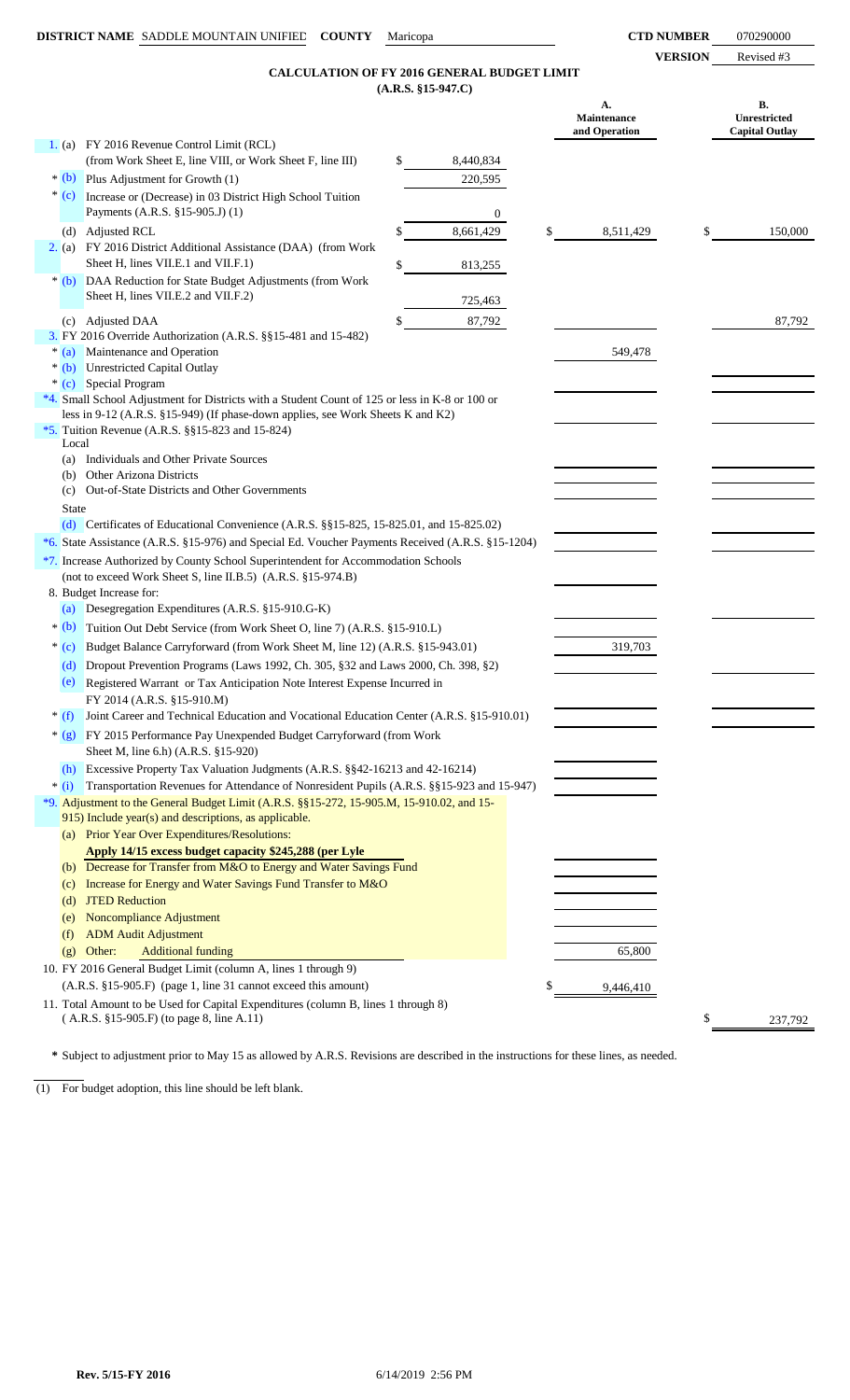| <b>DISTRICT NAME</b>     | SADDLE MOUNTAIN UNIFIED DIS                                                                            | <b>COUNTY</b> | Maricopa | <b>CTD NUMBER</b> | 070290000  |
|--------------------------|--------------------------------------------------------------------------------------------------------|---------------|----------|-------------------|------------|
|                          |                                                                                                        |               |          | <b>VERSION</b>    | Revised #3 |
|                          | UNRESTRICTED CAPITAL BUDGET LIMIT AND CLASSROOM SITE FUND BUDGET LIMIT (A.R.S. §15-947.D and A.R.S.    | $$15-978$     |          |                   |            |
|                          | <b>CALCULATION OF UNRESTRICTED CAPITAL BUDGET LIMIT</b>                                                |               |          |                   |            |
|                          | A. 1. FY 2015 Unrestricted Capital Budget Limit (UCBL)                                                 |               |          |                   |            |
|                          | (from FY 2015 latest revised Budget, page 8, line A.12)                                                |               |          |                   | 492,989    |
|                          | 2. Total UCBL Adjustment for prior years as notified by ADE on BUDG75 report (For budget               |               |          |                   |            |
| adoption, use zero.)     |                                                                                                        |               |          |                   | (1, 433)   |
|                          | 3. Adjusted Amount Available for FY 2015 Capital Expenditures (line A.1 + A.2)                         |               |          |                   | 491,556    |
|                          | 4. Amount Budgeted in Fund 610 in FY 2015                                                              |               |          |                   |            |
|                          | (from FY 2015 latest revised Budget, page 4, line 10)                                                  |               |          |                   | 492,989    |
|                          | 5. Lesser of line A.3 or the sum of line A.4 and any positive adjustment on line A.2                   |               |          |                   | 491,556    |
|                          | 6. FY 2015 Fund 610 Actual Expenditures (For budget adoption use actual expenditures                   |               |          |                   |            |
|                          | to date plus estimated expenditures through fiscal year-end.)                                          |               |          |                   | 175,687    |
|                          | 7. Unexpended Budget Balance in Fund 610 (line A.5 minus A.6) If negative, use zero in                 |               |          |                   |            |
|                          | calculation, but show negative amount here in parentheses.                                             |               |          | \$                | 315,869    |
|                          | 8. Interest Earned in Fund 610 in FY 2015                                                              |               |          |                   | 2,118      |
|                          | 9. Monies deposited in Fund 610 from School Facilities Board for donated land (A.R.S. §15-2041.F)      |               |          |                   |            |
|                          | 10. Adjustment to UCBL for FY 2016 (A.R.S. §15-905.M) Include year(s) and descriptions, as applicable. |               |          |                   |            |
|                          | (a) Prior Year Over Expenditures/Resolutions:                                                          |               |          |                   |            |
|                          |                                                                                                        |               |          | \$                |            |
|                          | (b) Increase to UCBL Due to Greater than Anticipated Growth (from FY2015 BUDG75)                       |               |          |                   |            |
| (c) JTED Reduction       |                                                                                                        |               |          |                   |            |
| (d) ADM Audit Adjustment |                                                                                                        |               |          |                   |            |
| (e) Other:               |                                                                                                        |               |          |                   |            |
|                          | 11. Amount to be Used for Capital Expenditures (from page 7, line 11)                                  |               |          |                   | 237,792    |
|                          | 12. FY 2016 Unrestricted Capital Budget Limit (lines A.7 through A.11) (1)                             |               |          | \$                | 555,779    |

### **CALCULATION OF CLASSROOM SITE FUND BUDGET LIMIT**

|           |                                                          | <b>Fund 011</b> | <b>Fund 012</b> | <b>Fund 013</b> | <b>Payments to</b><br><b>Charter Schools</b> | <b>Total Fund 010</b> |
|-----------|----------------------------------------------------------|-----------------|-----------------|-----------------|----------------------------------------------|-----------------------|
| <b>B.</b> | 1. FY 2015 Classroom Site Fund Budget Limit (from FY     |                 |                 |                 |                                              |                       |
|           | 2015 latest revised Budget, page 8, line 7 of detailed   |                 |                 |                 |                                              |                       |
|           | table)                                                   | 145,104         | 228,543         | 552,842         | $\Omega$                                     | 926,489               |
|           | 2. FY 2015 Actual Expenditures (For budget adoption use  |                 |                 |                 |                                              |                       |
|           | actual expenditures to date plus estimated expenditures  |                 |                 |                 |                                              |                       |
|           | through fiscal year-end.)                                | 83,963          | 193,657         | 222,877         |                                              | 500,497               |
|           | 3. Unexpended Budget Balance (line B.1 minus B.2)        | 61,141          | 34,886          | 329,965         | $\Omega$                                     | 425,992               |
|           | 4. Interest Earned in the Classroom Site Fund in FY 2015 | 212             | 143             | 593             |                                              | 948                   |
|           | 5. FY 2016 Classroom Site Fund Allocation (provided by   |                 |                 |                 |                                              |                       |
|           | ADE, based on \$327) Enter the total allocation in the   |                 |                 |                 |                                              |                       |
|           | Total Fund 010 column. Funds 011, 012, and 013 will      |                 |                 |                 |                                              |                       |
|           | automatically calculate.                                 | 114,678         | 229,356         | 229,356         |                                              | 573,390               |
|           | 6. Adjustments to FY 2016 Classroom Site Fund Budget     |                 |                 |                 |                                              |                       |
|           | Limit(2)                                                 |                 |                 |                 |                                              |                       |
|           |                                                          |                 |                 |                 |                                              |                       |
|           | 7. FY 2016 Classroom Site Fund Budget Limit (Sum of      |                 |                 |                 |                                              |                       |
|           | lines B.3 through B.6 $(3)$                              | 176,031         | 264,385         | 559,914         | $^{(1)}$                                     | 1,000,330             |

(1) The amount budgeted on page 4, line 10 cannot exceed this amount.

(2) This line may be used to recapture lost CSF budget capacity that resulted from underbudgeting in prior fiscal years.

(3) The amounts budgeted on page 3, lines 13, 26, 39, 40, and footnote (1) on that page, cannot exceed the respective amounts on this line.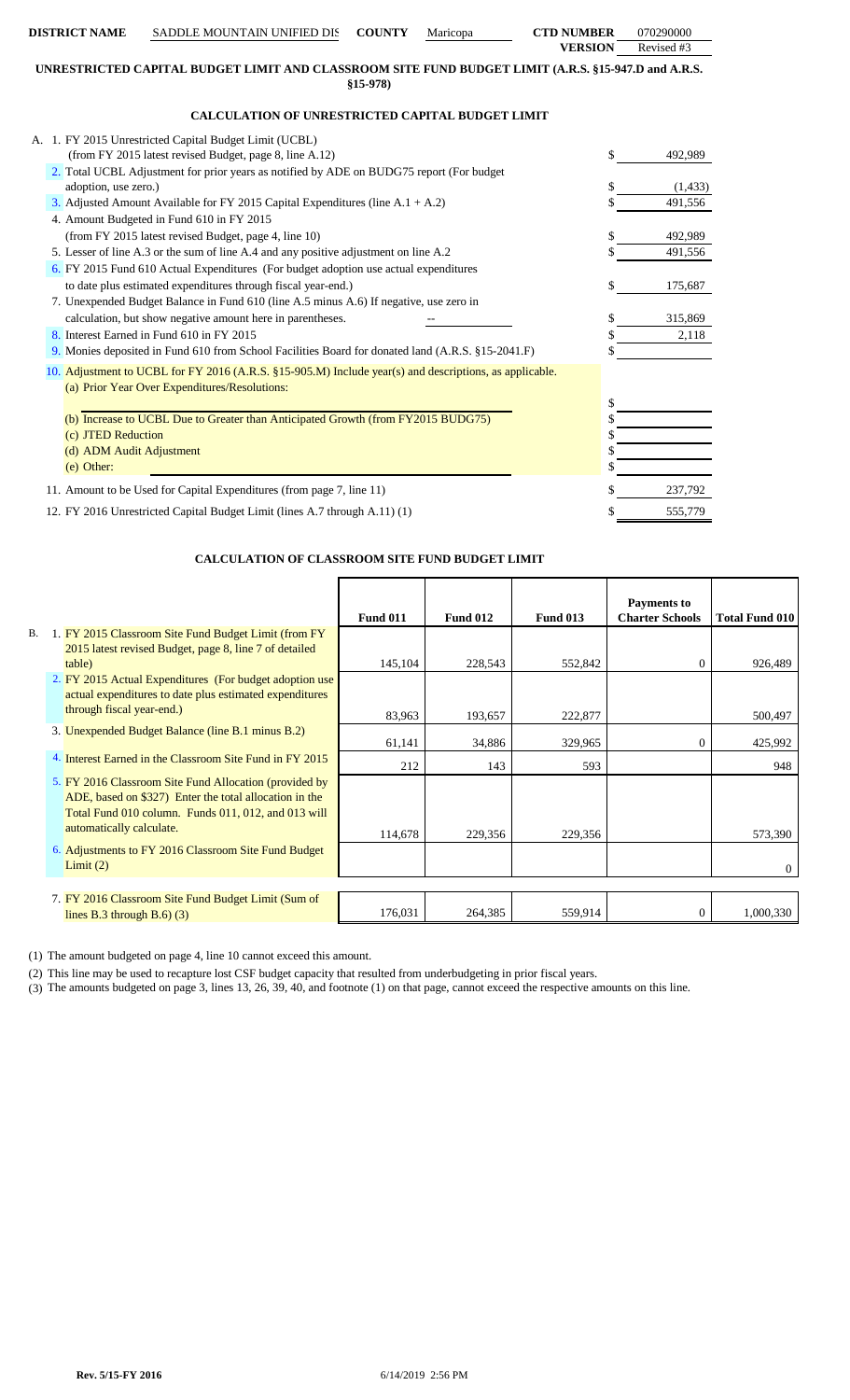FY 2016 STATE OF ARIZONA



SUPPLEMENT TO SCHOOL DISTRICT ANNUAL EXPENDITURE BUDGET FOR DISTRICTS THAT BUDGET FOR:

SPECIAL K-3 PROGRAM OVERRIDE (A.R.S. §15-903.D and Laws 2010, Ch. 179, §4)

JOINT CAREER AND TECHNICAL EDUCATION AND VOCATIONAL EDUCATION CENTER (A.R.S. §15-910.01)

ENGLISH LANGUAGE LEARNERS (A.R.S. §§15-756.04 and 15-756.11)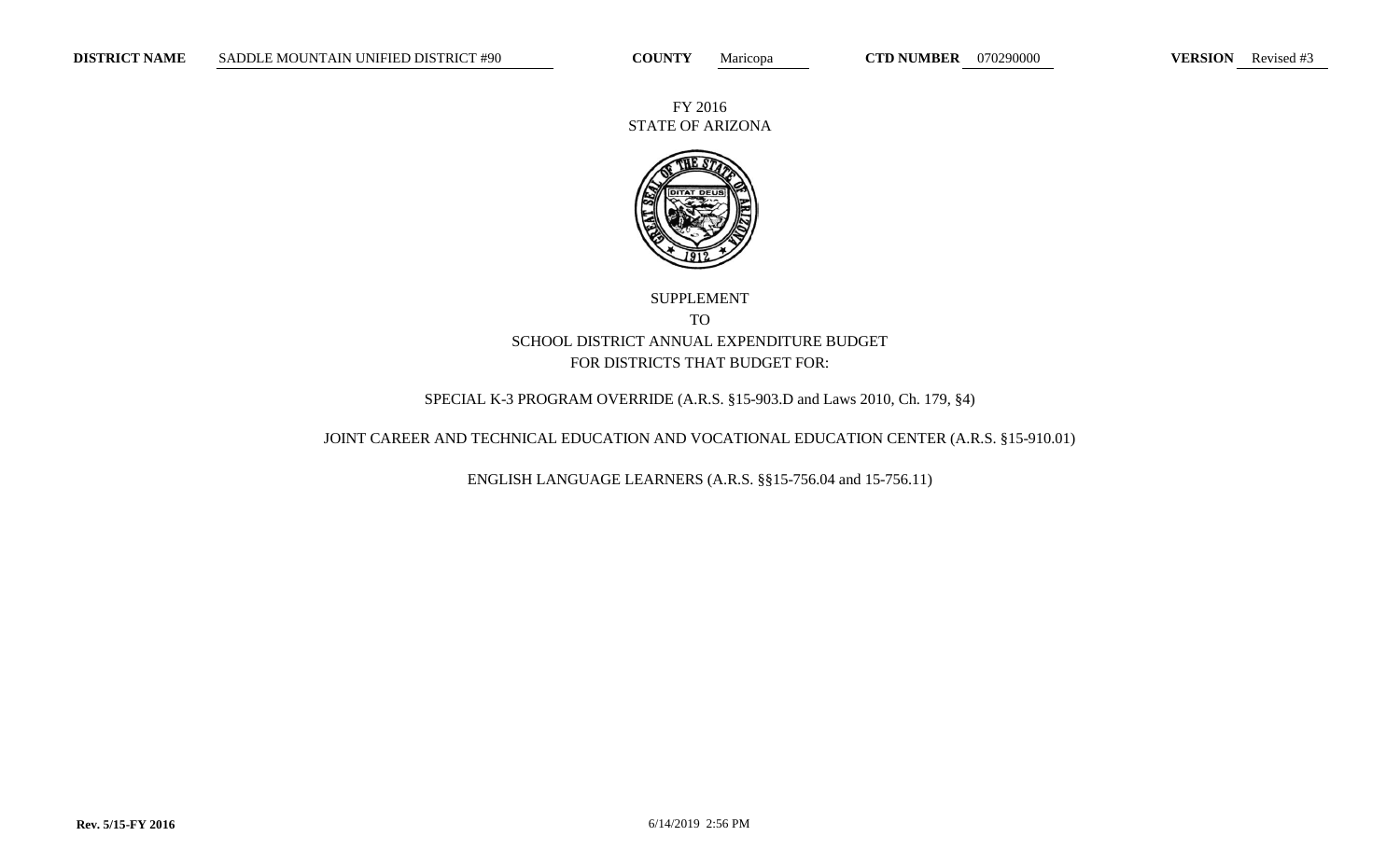| DISTRICT NAME SADDLE MOUNTAIN UNIFIED DISTRICT #90                     |     |            |           | <b>COUNTY</b> Maricopa |                             |                              | <b>CTD NUMBER</b> | 070290000 |                 |               | <b>VERSION</b> Revised #3 |
|------------------------------------------------------------------------|-----|------------|-----------|------------------------|-----------------------------|------------------------------|-------------------|-----------|-----------------|---------------|---------------------------|
| M&O Fund Supplement                                                    |     | <b>FTE</b> |           | <b>Salaries</b>        | Employee<br><b>Benefits</b> | Purchased<br><b>Services</b> | <b>Supplies</b>   | Other     | Totals<br>Prior | <b>Budget</b> | $\%$                      |
|                                                                        |     | Prior      | Budget    |                        |                             | 6300, 6400,                  |                   |           | FY              | <b>FY</b>     | Increase/                 |
| <b>Expenditures</b>                                                    |     | <b>FY</b>  | <b>FY</b> | 6100                   | 6200                        | 6500                         | 6600              | 6800      | 2015            | 2016          | Decrease                  |
| 520 Special K-3 Program Override                                       |     |            |           |                        |                             |                              |                   |           |                 |               |                           |
| 1000 Instruction                                                       |     | 0.00       |           |                        |                             |                              |                   |           |                 |               | $0.0\%$ 1.                |
| 2000 Support Services                                                  |     |            |           |                        |                             |                              |                   |           |                 |               |                           |
| 2100 Students                                                          |     | 0.00       |           |                        |                             |                              |                   |           |                 |               | $0.0\%$ 2                 |
| 2200 Instructional Staff                                               |     | 0.00       |           |                        |                             |                              |                   |           |                 |               | 0.0%                      |
| 2300 General Administration                                            |     | 0.00       |           |                        |                             |                              |                   |           |                 |               | 0.0%                      |
| 2400 School Administration                                             |     | 0.00       |           |                        |                             |                              |                   |           |                 |               | 0.0%                      |
| 2500 Central Services                                                  |     | 0.00       |           |                        |                             |                              |                   |           |                 |               | 0.0%                      |
| 2600 Operation & Maintenance of Plant                                  |     | 0.00       |           |                        |                             |                              |                   |           |                 |               | 0.0%                      |
| 2900 Other                                                             |     | 0.00       |           |                        |                             |                              |                   |           |                 |               | 0.0%                      |
| 3000 Operation of Noninstructional Services                            |     | 0.00       |           |                        |                             |                              |                   |           |                 |               | 0.0%                      |
| Subtotal (lines 1-9) (to Budget, page 1, line 27)                      | 10. | 0.00       | 0.00      |                        |                             |                              |                   |           |                 |               | 0.0% 10.                  |
| 540 Joint Career and Technical Education & Vocational Education Center |     |            |           |                        |                             |                              |                   |           |                 |               |                           |
| 1000 Instruction                                                       | 11. | 0.00       |           |                        |                             |                              |                   |           |                 | $\Omega$      | 0.0% 11.                  |
| 2000 Support Services                                                  |     |            |           |                        |                             |                              |                   |           |                 |               |                           |
| 2100 Students                                                          | 12. | 0.00       |           |                        |                             |                              |                   |           |                 | $\Omega$      | 0.0% 12.                  |
| 2200 Instructional Staff                                               | 13. | 0.00       |           |                        |                             |                              |                   |           |                 |               | 0.0%<br>13.               |
| 2300 General Administration                                            | 14  | 0.00       |           |                        |                             |                              |                   |           |                 |               | 0.0%<br>14                |
| 2400 School Administration                                             | 15. | 0.00       |           |                        |                             |                              |                   |           |                 |               | 0.0% 15.                  |
| 2500 Central Services                                                  | 16. | 0.00       |           |                        |                             |                              |                   |           |                 |               | 0.0% 16.                  |
| 2600 Operation & Maintenance of Plant                                  | 17  | 0.00       |           |                        |                             |                              |                   |           |                 |               | 0.0% 17.                  |
| 2900 Other                                                             | 18. | 0.00       |           |                        |                             |                              |                   |           |                 |               | 0.0% 18.                  |
| 3000 Operation of Noninstructional Services                            | 19. | 0.00       |           |                        |                             |                              |                   |           |                 |               | 0.0% 19.                  |
| Subtotal (lines 11-19) (to Budget, page 1, line 29)                    | 20. | 0.00       | 0.00      |                        |                             |                              |                   |           |                 |               | 0.0% 20.                  |

### **Rev. 5/15-FY 2016 Page 1 of 3**

| DISTRICT NAME SADDLE MOUNTAIN UNIFIED DISTRICT #90                     |      |         | <b>COUNTY</b> Maricopa    |              |               | <b>CTD NUMBER</b> | 070290000           |       | <b>VERSION</b> | Revised #3    |  |
|------------------------------------------------------------------------|------|---------|---------------------------|--------------|---------------|-------------------|---------------------|-------|----------------|---------------|--|
|                                                                        |      |         | Library Books,            |              |               |                   |                     |       | Totals         |               |  |
| <b>Unrestricted Capital Outlay Fund Supplement</b>                     |      |         | Textbooks, &              |              | Redemption of |                   | All Other           | Prior | <b>Budget</b>  | $\frac{0}{6}$ |  |
|                                                                        |      | Rentals | <b>Instructional Aids</b> | Property     | Principal     | Interest          | <b>Object Codes</b> | FY    | <b>FY</b>      | Increase/     |  |
| <b>Expenditures</b>                                                    |      | 6440    | 6641-6643                 | 6700         | 6831, 6832    | 6841, 6842, 6850  | (excluding 6900)    | 2015  | 2016           | Decrease      |  |
| 520 Special K-3 Program Override                                       |      |         |                           |              |               |                   |                     |       |                |               |  |
| 1000 Instruction                                                       | 21   |         |                           |              |               |                   |                     |       |                | 0.0% 21.      |  |
| 2000 Support Services                                                  | 22.  |         |                           |              |               |                   |                     |       |                | 0.0% 22.      |  |
| 3000 Operation of Noninstructional Services                            | 23.  |         |                           |              |               |                   |                     |       |                | 0.0% 23.      |  |
| 4000 Facilities Acquisition & Construction                             | 24   |         |                           |              |               |                   |                     |       |                | 0.0% 24.      |  |
| 5000 Debt Service                                                      | 25   |         |                           |              |               |                   |                     |       |                | 0.0% 25.      |  |
| Subtotal (lines 21-25)                                                 | 26.  |         |                           |              |               |                   |                     |       |                | 0.0% 26.      |  |
| 540 Joint Career and Technical Education & Vocational Education Center |      |         |                           |              |               |                   |                     |       |                |               |  |
| 1000 Instruction                                                       | 27   |         |                           |              |               |                   |                     |       |                | 0.0% 27.      |  |
| 2000 Support Services                                                  | 28.  |         |                           |              |               |                   |                     |       |                | $0.0\%$ 28.   |  |
| 3000 Operation of Noninstructional Services                            | 29.  |         |                           |              |               |                   |                     |       |                | 0.0% 29.      |  |
| 4000 Facilities Acquisition & Construction                             | 30.  |         |                           |              |               |                   |                     |       |                | 0.0% 30.      |  |
| 5000 Debt Service                                                      |      |         |                           |              |               |                   |                     |       |                | 0.0% 31.      |  |
| Subtotal (lines 27-31)                                                 | 32.  |         |                           |              |               |                   |                     |       |                | 0.0% 32.      |  |
| Total (lines 26 & 32) (Include in Fund 610 Budget, page 4, lines 2-9)  | 33.1 |         |                           | $\mathbf{0}$ |               |                   |                     |       |                | 0.0% 33.      |  |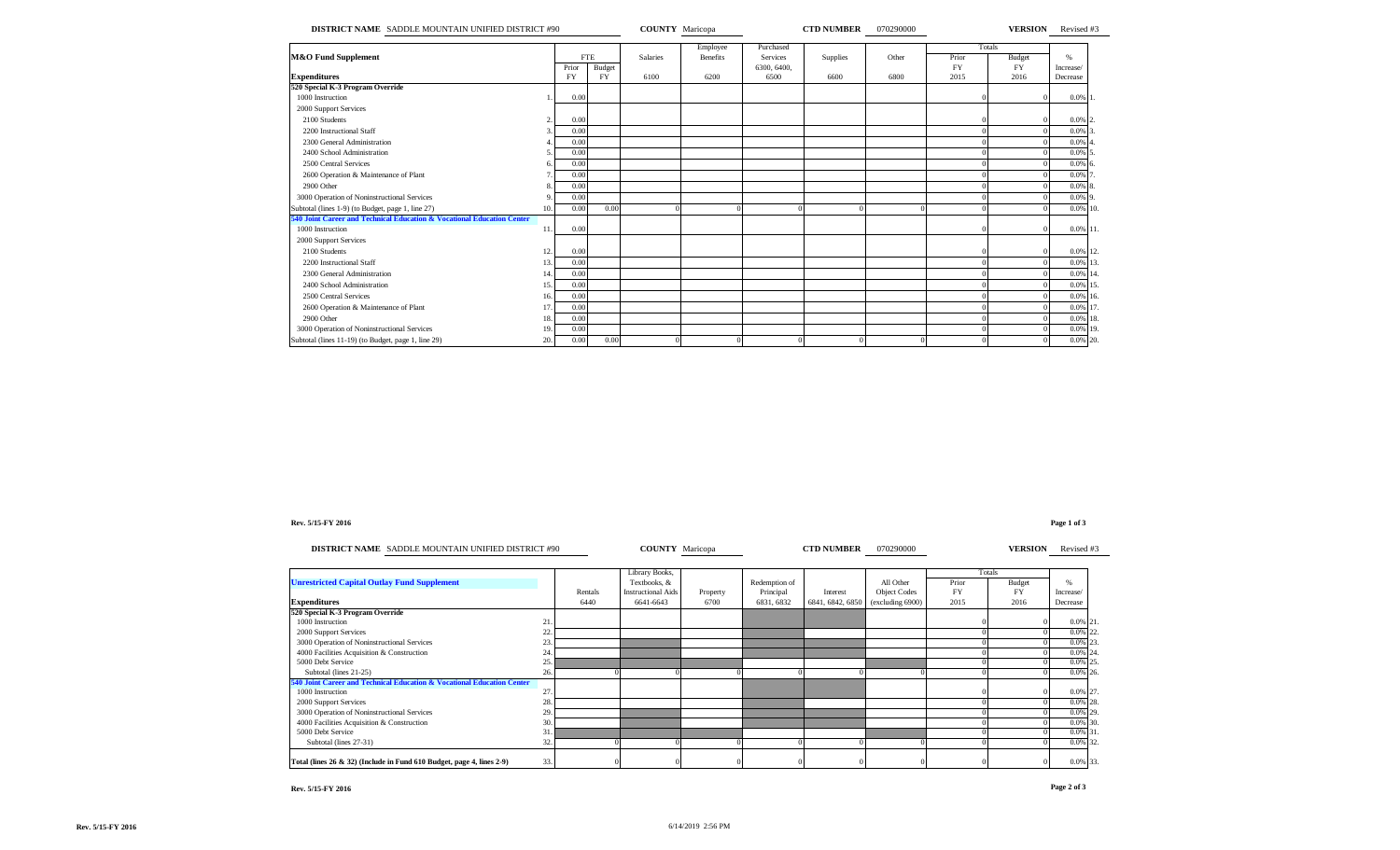**DISTRICT NAME** SADDLE MOUNTAIN UNIFIED DISTRICT #90 **COUNTY Maricopa COUNTY Maricopa CTD NUMBER** 070290000 **VERSION** 

VERSION Revised #3

|                                                                     |             |               |          | Employee        | Purchased   |          |          |       |           | Totals        |                |  |
|---------------------------------------------------------------------|-------------|---------------|----------|-----------------|-------------|----------|----------|-------|-----------|---------------|----------------|--|
| <b>English Language Learners Supplement</b>                         |             | <b>FTE</b>    | Salaries | <b>Benefits</b> | Services    | Supplies | Property | Other | Prior     | <b>Budget</b> | $\%$           |  |
|                                                                     | Prior       | <b>Budget</b> |          |                 | 6300, 6400, |          |          |       | <b>FY</b> | <b>FY</b>     | Increase/      |  |
| <b>Expenditures</b>                                                 | <b>FY</b>   | <b>FY</b>     | 6100     | 6200            | 6500        | 6600     | 6700     | 6800  | 2015      | 2016          | Decrease       |  |
| <b>Structured English Immersion Fund 071</b>                        |             |               |          |                 |             |          |          |       |           |               |                |  |
| 1000 Instruction                                                    | 0.00        |               |          |                 |             |          |          |       | 20,000    |               | $-100.0\%$ 1   |  |
| 2000 Support Services                                               |             |               |          |                 |             |          |          |       |           |               |                |  |
| 2100 Students                                                       | 0.00        |               |          |                 |             |          |          |       |           |               | $0.0\%$ 2.     |  |
| 2200 Instructional Staff                                            | 0.00        |               |          |                 |             |          |          |       |           |               | $0.0\%$ 3      |  |
| 2300 General Administration                                         | 0.00        |               |          |                 |             |          |          |       |           |               | $0.0\%$ 4      |  |
| 2400 School Administration                                          | 0.00        |               |          |                 |             |          |          |       |           |               | $0.0\%$ 5      |  |
| 2500 Central Services                                               | 0.00        |               |          |                 |             |          |          |       |           |               | $0.0\%$ 6      |  |
| 2600 Operation & Maintenance of Plant                               | 0.00        |               |          |                 |             |          |          |       |           |               | $0.0\%$ 7      |  |
| 2700 Student Transportation                                         | 0.00        |               |          |                 |             |          |          |       |           |               | $0.0\%$ 8.     |  |
| 2900 Other                                                          | 0.00        |               |          |                 |             |          |          |       |           |               | $0.0\%$ 9.     |  |
| Total (lines 1-9) (to Budget, page 6, Other Funds, line 2)          | 10.<br>0.00 | 0.00          |          |                 |             |          |          |       | 20,000    |               | $-100.0\%$ 10. |  |
| <b>Compensatory Instruction Fund 072</b>                            |             |               |          |                 |             |          |          |       |           |               |                |  |
| 1000 Instruction<br>11                                              | 0.00        |               |          |                 |             |          |          |       |           |               | $0.0\%$ 11.    |  |
| 2000 Support Services                                               |             |               |          |                 |             |          |          |       |           |               |                |  |
| 2100 Students                                                       | 12.<br>0.00 |               |          |                 |             |          |          |       |           |               | 0.0% 12.       |  |
| 2200 Instructional Staff<br>13.                                     | 0.00        |               |          |                 |             |          |          |       |           |               | 0.0% 13        |  |
| 2300 General Administration<br>14                                   | 0.00        |               |          |                 |             |          |          |       |           |               | 0.0% 14        |  |
| 2400 School Administration<br>15.                                   | 0.00        |               |          |                 |             |          |          |       |           |               | 0.0% 15        |  |
| 2500 Central Services                                               | 0.00<br>16. |               |          |                 |             |          |          |       |           |               | 0.0% 16.       |  |
| 2600 Operation & Maintenance of Plant<br>17.                        | 0.00        |               |          |                 |             |          |          |       |           |               | 0.0% 17        |  |
| 2700 Student Transportation<br>18.                                  | 0.00        |               |          |                 |             |          |          |       |           |               | 0.0% 18.       |  |
| 2900 Other<br>19.                                                   | 0.00        |               |          |                 |             |          |          |       |           |               | 0.0% 19.       |  |
| Total (lines 11-19) (to Budget, page 6, Other Funds, line 3)<br>20. | 0.00        | 0.00          |          |                 |             |          |          |       |           |               | 0.0% 20.       |  |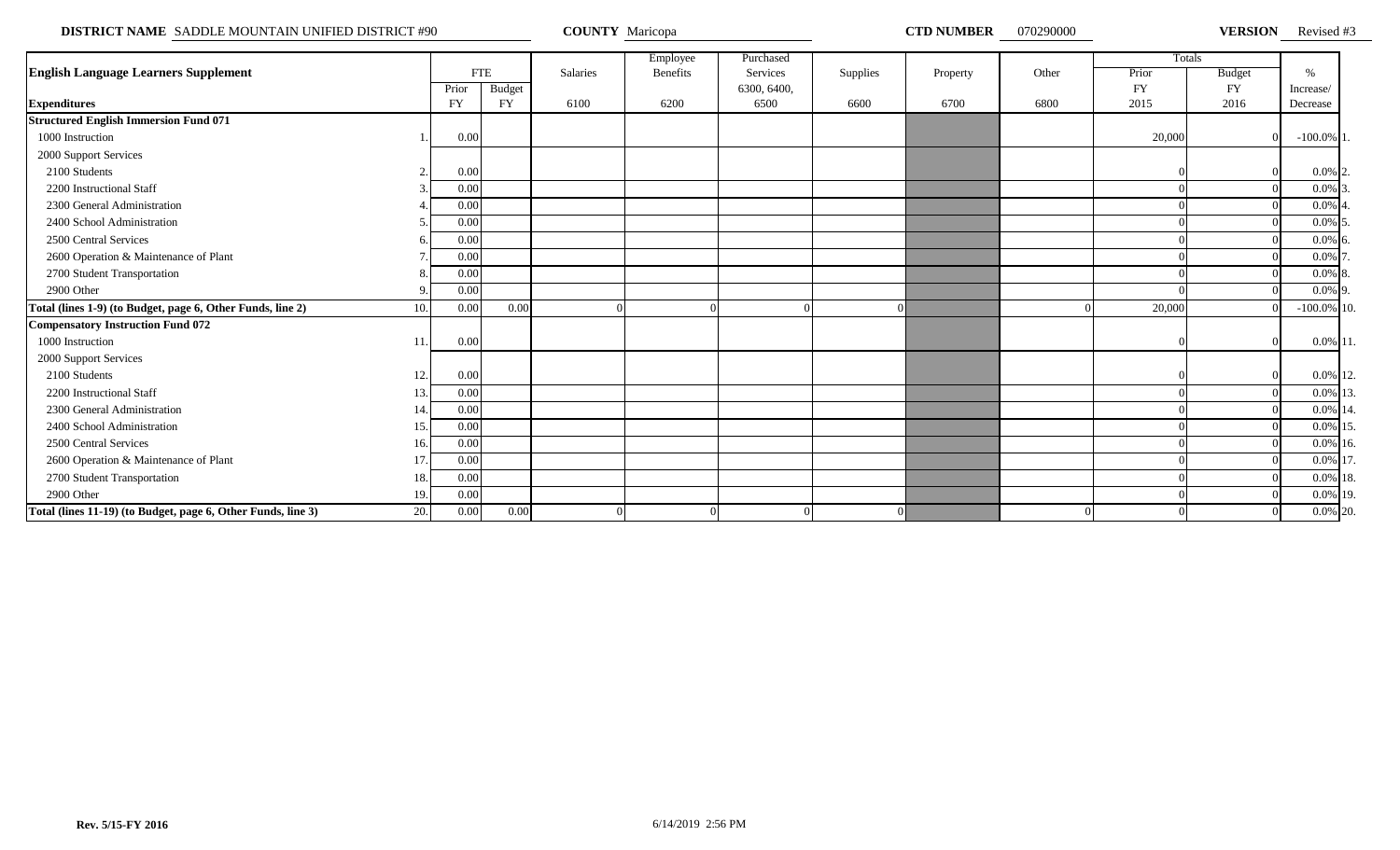### **SUMMARY OF SCHOOL DISTRICT PROPOSED EXPENDITURE BUDGET CTD NUMBER** 070290000

**VERSION** Revised #3

| I certify that the Budget of       | <b>Saddle Mountain Unified</b>    | District.        | <b>Maricopa</b>               | County for fiscal year 2016 was officially                                            |
|------------------------------------|-----------------------------------|------------------|-------------------------------|---------------------------------------------------------------------------------------|
| proposed by the Governing Board on | December 8                        |                  |                               | 2015, and that the complete Proposed Expenditure Budget may be reviewed by contacting |
| Sandra Wilkins, Business Mgr.      | at the District Office, telephone | $(623)$ 474-5110 | during normal business hours. |                                                                                       |

|                   |                 |                 |                        | <b>President of the Governing Board</b> |                  |                                   |
|-------------------|-----------------|-----------------|------------------------|-----------------------------------------|------------------|-----------------------------------|
| 1. Student Count: | FY 2015         | FY 2016         | 2. Tax Rates:          |                                         |                  |                                   |
|                   | Prior Yr.       | Budget Yr.      |                        |                                         |                  |                                   |
|                   | <b>2014 ADM</b> | <b>2015 ADM</b> |                        |                                         |                  | * Secondary rate applies only for |
| Attending         |                 |                 |                        | Prior                                   | <b>Estimated</b> | voter-approved overrides and      |
|                   | 1.364.908       | 1,382.821       |                        | FY                                      | <b>Budget FY</b> | bonded indebtedness per A.R.S.    |
|                   |                 |                 | <b>Primary Rate</b>    | 0.9160                                  | 1.0007           | §15-101(22) and Joint Technical   |
|                   |                 |                 |                        |                                         |                  | Education Districts per A.R.S.    |
|                   |                 |                 | <b>Secondary Rate*</b> | 0.4309                                  |                  | $0.3362$ \, §15-393(F).           |

|                                                       |           | 3. The Maintenance and Operation, Classroom Site, and Unrestricted Capital Outlay |           |  |  |  |  |  |  |  |
|-------------------------------------------------------|-----------|-----------------------------------------------------------------------------------|-----------|--|--|--|--|--|--|--|
| budgets cannot exceed their respective budget limits. |           |                                                                                   |           |  |  |  |  |  |  |  |
| Maintenance & Operation                               | 9,446,410 | <b>GBL</b>                                                                        | 9.446.410 |  |  |  |  |  |  |  |
| <b>Classroom Site</b>                                 | 1.000.330 | <b>CSFBL</b>                                                                      | 1.000.330 |  |  |  |  |  |  |  |
| <b>Unrestricted Capital Outlay</b>                    | 555,779   | <b>UCBL</b>                                                                       | 555,779   |  |  |  |  |  |  |  |

|                   | MAINTENANCE AND OPERATION EXPENDITURES                                      |                              |                   |                 |                  |                 |                  |           |
|-------------------|-----------------------------------------------------------------------------|------------------------------|-------------------|-----------------|------------------|-----------------|------------------|-----------|
|                   |                                                                             |                              |                   |                 |                  |                 | % Inc. / (Decr.) |           |
|                   |                                                                             | <b>Salaries and Benefits</b> |                   | Other           |                  | <b>TOTAL</b>    |                  | from      |
|                   |                                                                             | <b>Prior FY</b>              | <b>Budget FY</b>  | <b>Prior FY</b> | <b>Budget FY</b> | <b>Prior FY</b> | <b>Budget FY</b> | Prior FY  |
|                   | <b>100 Regular Education</b>                                                |                              |                   |                 |                  |                 |                  |           |
|                   | 1000 Instruction                                                            | 3,120,057                    | 3,574,024         | 249,000         | 159,986          | 3,369,057       | 3,734,010        | 10.8%     |
|                   | <b>2000 Support Services</b>                                                |                              |                   |                 |                  |                 |                  |           |
|                   | 2100 Students                                                               | 185,800                      | 195,924           | 10,100          | 9,700            | 195,900         | 205,624          | 5.0%      |
|                   | <b>2200 Instructional Staff</b>                                             | 142,030                      | 106,959           | 13,900          | 13,500           | 155,930         | 120,459          | $-22.7%$  |
|                   | 2300, 2400, 2500 Administration                                             | 945,628                      | 1,108,750         | 230,150         | 254,500          | 1,175,778       | 1,363,250        | 15.9%     |
|                   | 2600 Oper./Maint. of Plant                                                  | 465,949                      | 429,645           | 1,334,949       | 1,051,828        | 1,800,898       | 1,481,473        | $-17.7%$  |
|                   | 2900 Other                                                                  | $\mathbf{0}$                 | $\mathbf{0}$      | $\Omega$        | $\Omega$         | $\Omega$        | $\Omega$         | 0.0%      |
|                   | 3000 Oper. of Noninstructional Services                                     | $\Omega$                     | $\mathbf{0}$      | 7,300           | $\Omega$         | 7,300           | $\Omega$         | $-100.0%$ |
|                   | 610 School-Sponsored Cocurric. Activities                                   | 4,500                        | 10,530            | $\Omega$        | $\Omega$         | 4,500           | 10,530           | 134.0%    |
|                   | 620 School-Sponsored Athletics                                              | 106,250                      | 91,000            | 24,400          | 43,500           | 130,650         | 134,500          | 2.9%      |
|                   | 630, 700, 800, 900 Other Programs                                           | $\mathbf{0}$                 | $\Omega$          | $\Omega$        | $\Omega$         | $\Omega$        |                  | 0.0%      |
|                   | <b>Regular Education Subsection Subtotal</b>                                | 4,970,214                    | 5,516,832         | 1,869,799       | 1,533,014        | 6,840,013       | 7,049,846        | 3.1%      |
|                   | <b>200 Special Education</b>                                                |                              |                   |                 |                  |                 |                  |           |
|                   | 1000 Instruction                                                            | 881,172                      | 950,000           | 244,900         | 250,784          | 1,126,072       | 1,200,784        | 6.6%      |
|                   | <b>2000 Support Services</b>                                                |                              |                   |                 |                  |                 |                  |           |
|                   | 2100 Students                                                               | 240,000                      | 237,000           | 110,800         | 105,800          | 350,800         | 342,800          | $-2.3%$   |
|                   | 2200 Instructional Staff                                                    | 116,412                      | 100,000           | 2,635           | 2,335            | 119,047         | 102,335          | $-14.0%$  |
|                   | 2300, 2400, 2500 Administration                                             | $\mathbf{0}$                 | $\overline{0}$    | $\Omega$        | $\Omega$         | $\Omega$        | $\mathbf{0}$     | 0.0%      |
|                   | 2600 Oper./Maint. of Plant                                                  | $\Omega$                     | $\mathbf{0}$      | $\Omega$        | $\Omega$         | $\Omega$        | $\Omega$         | 0.0%      |
|                   | 2900 Other                                                                  | $\Omega$                     | $\mathbf{0}$      | $\Omega$        | $\Omega$         | $\Omega$        | $\Omega$         | 0.0%      |
|                   | 3000 Oper. of Noninstructional Services                                     | $\mathbf{0}$                 | $\mathbf{0}$      | $\overline{0}$  | $\mathbf{0}$     | $\overline{0}$  | $\Omega$         | 0.0%      |
|                   | <b>Special Education Subsection Subtotal</b>                                | 1,237,584                    | 1,287,000         | 358,335         | 358,919          | 1,595,919       | 1,645,919        | 3.1%      |
|                   | <b>400 Pupil Transportation</b>                                             | 549,753                      | 460,000           | 275,500         | 235,000          | 825,253         | 695,000          | $-15.8%$  |
|                   | 510 Desegregation                                                           | $\mathbf{0}$                 | $\mathbf{0}$      | $\theta$        | $\Omega$         | $\mathbf{0}$    | $\Omega$         | 0.0%      |
|                   | 520 Special K-3 Program Override                                            | $\overline{0}$               | $\mathbf{0}$      | $\theta$        | $\overline{0}$   | $\overline{0}$  | $\mathbf{0}$     | 0.0%      |
|                   | <b>530 Dropout Prevention Programs</b>                                      | $\mathbf{0}$                 | $\mathbf{0}$      | $\overline{0}$  | $\overline{0}$   | $\overline{0}$  | $\mathbf{0}$     | 0.0%      |
|                   | 540 Joint Career and Technical Education<br>and Vocational Education Center | $\theta$                     | $\theta$          | $\theta$        | $\mathbf{0}$     | $\overline{0}$  | $\Omega$         | 0.0%      |
|                   | 550 K-3 Reading Program                                                     | 54,060                       | 55,645            | $\Omega$        | $\Omega$         | 54,060          | 55,645           | 2.9%      |
|                   | <b>TOTAL EXPENDITURES</b>                                                   | 6,811,611                    | 7,319,477         | 2,503,634       | 2,126,933        | 9,315,245       | 9,446,410        | 1.4%      |
| Rev. 5/15-FY 2016 |                                                                             |                              | 6/14/2019 2:56 PM |                 |                  |                 |                  |           |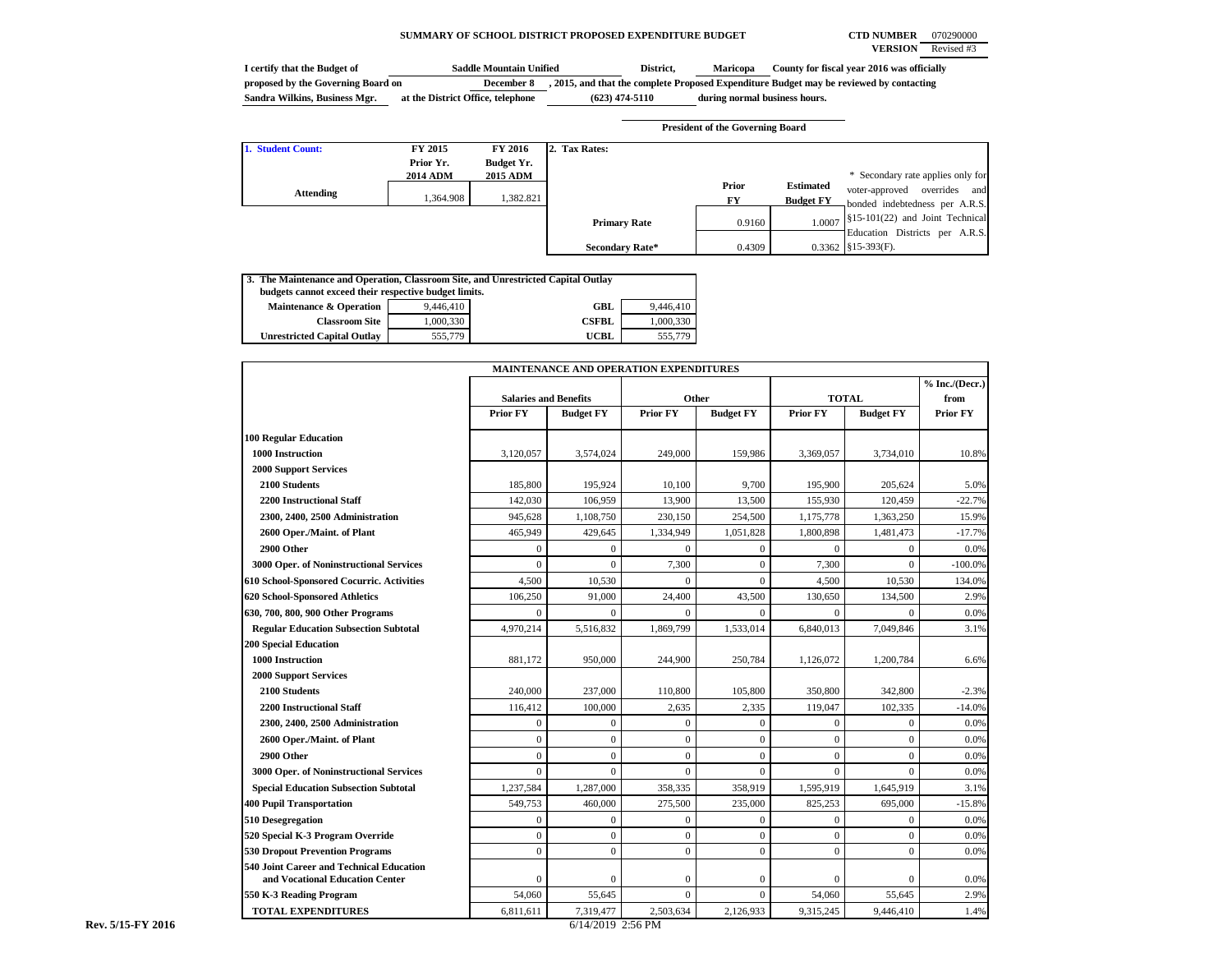**CTD NUMBER** 070290000

**VERSION** Revised #3

| TOTAL EXPENDITURES BY FUND          |                                     |           |                            |                           |  |  |
|-------------------------------------|-------------------------------------|-----------|----------------------------|---------------------------|--|--|
|                                     | <b>Budgeted Expenditures</b>        |           | \$ Increase/<br>(Decrease) | % Increase/<br>(Decrease) |  |  |
| Fund                                | <b>Prior FY</b><br><b>Budget FY</b> |           | from<br><b>Prior FY</b>    | from<br><b>Prior FY</b>   |  |  |
| Maintenance & Operation             | 9,315,245                           | 9,446,410 | 131,165                    | 1.4%                      |  |  |
| <b>Instructional Improvement</b>    | 175,000                             | 160,000   | (15,000)                   | $-8.6%$                   |  |  |
| <b>Structured English Immersion</b> | 20,000                              | $\Omega$  | (20,000)                   | $-100.0\%$                |  |  |
| Compensatory Instruction            | $\mathbf{0}$                        | $\Omega$  | $\Omega$                   | 0.0%                      |  |  |
| <b>Classroom Site</b>               | 935,777                             | 1,000,330 | 64,553                     | 6.9%                      |  |  |
| <b>Federal Projects</b>             | 1,823,401                           | 1,798,880 | (24, 521)                  | $-1.3%$                   |  |  |
| <b>State Projects</b>               | 16,448                              | 9,679     | (6,769)                    | $-41.2%$                  |  |  |
| <b>Unrestricted Capital Outlay</b>  | 465,236                             | 555,779   | 90,543                     | 19.5%                     |  |  |
| New School Facilities               | $\Omega$                            | $\Omega$  | $\Omega$                   | 0.0%                      |  |  |
| Adjacent Ways                       | $\mathbf{0}$                        | $\Omega$  | $\Omega$                   | 0.0%                      |  |  |
| Debt Service                        | 10,000,000                          | 3,200,000 | (6,800,000)                | $-68.0%$                  |  |  |
| <b>School Plant Funds</b>           | 2,800                               | 2,730     | (70)                       | $-2.5%$                   |  |  |
| <b>Auxiliary Operations</b>         | 100,000                             | 100,000   | $\Omega$                   | 0.0%                      |  |  |
| <b>Bond Building</b>                | 12,820,369                          | 5,637,559 | (7, 182, 810)              | $-56.0%$                  |  |  |
| Food Service                        | 850,000                             | 800,000   | (50,000)                   | $-5.9%$                   |  |  |
| Other                               | 3,732,174                           | 3,756,950 | 24,776                     | 0.7%                      |  |  |

| <b>M&amp;O FUND SPECIAL EDUCATION PROGRAMS BY TYPE</b> |                 |                  |                                  |            |        |                    |
|--------------------------------------------------------|-----------------|------------------|----------------------------------|------------|--------|--------------------|
| Program (A.R.S. §§15-761 and 15-903)                   | <b>Prior FY</b> | <b>Budget FY</b> |                                  |            |        |                    |
| Autism                                                 | 355,465         | 355,465          | PROPOSED STAFFING SUMMARY        |            |        |                    |
| <b>Emotional Disability</b>                            | 104,376         | 154,376          |                                  |            |        | <b>Staff-Pupil</b> |
| Hearing Impairment                                     | 22.401          | 22.401           | <b>Staff Type</b>                | <b>FTE</b> |        | Ratio              |
| Other Health Impairments                               | 61.604          | 61,604           | Certified --                     |            |        |                    |
| Specific Learning Disability                           | 269,257         | 269,257          | Superintendent, Principals,      |            |        |                    |
| Mild, Moderate or Severe Intellectual Disability       | 111,977         | 111,977          | Other Administrators             | 6          | $1$ to | 230.5              |
| <b>Multiple Disabilities</b>                           | 196,014         | 196,014          | Teachers                         | 73         | $1$ to | 18.9               |
| Multiple Disabilities with S.S.I.                      | 39.202          | 39,202           | Other                            | 3          | 1 to   | 460.9              |
| Orthopedic Impairment                                  | 15,957          | 15,957           | Subtotal                         | 82         | $1$ to | 16.9               |
| Developmental Delay                                    | 33.935          | 33,935           | Classified --                    |            |        |                    |
| Preschool Severe Delay                                 | 64.867          | 64,867           | Managers, Supervisors, Directors | 3          | $1$ to | 460.9              |
| Speech/Language Impairment                             | 112,817         | 112,817          | <b>Teachers Aides</b>            | 11         | $1$ to | 125.7              |
| Traumatic Brain Injury                                 | $\Omega$        | 0                | Other                            | 50         | $1$ to | 27.7               |
| Visual Impairment                                      | 27,999          | 27,999           | Subtotal                         | 64         | 1 to   | 21.6               |
| Subtotal                                               | 1,415,871       | 1,465,871        | <b>TOTAL</b>                     | 146        | $1$ to | 9.5                |
| <b>Gifted Education</b>                                | 2,048           | 2,048            |                                  |            |        |                    |
| <b>Remedial Education</b>                              | $\theta$        | $\Omega$         | Special Education --             |            |        |                    |
| <b>ELL</b> Incremental Costs                           | 8,000           | 8,000            | Teacher                          | 11         | $1$ to | 20.0               |
| <b>ELL Compensatory Instruction</b>                    | $\Omega$        | $\theta$         | Staff                            | 18         | $1$ to | 8.0                |
| Vocational and Technical Education                     | 170,000         | 170,000          |                                  |            |        |                    |
| <b>Career Education</b>                                | $\overline{0}$  | $\theta$         |                                  |            |        |                    |
| <b>TOTAL</b>                                           | 1,595,919       | 1,645,919        |                                  |            |        |                    |

| PROPOSED STAFFING SUMMARY        |            |                             |       |  |  |  |
|----------------------------------|------------|-----------------------------|-------|--|--|--|
| <b>Staff Type</b>                | <b>FTE</b> | <b>Staff-Pupil</b><br>Ratio |       |  |  |  |
| Certified --                     |            |                             |       |  |  |  |
| Superintendent, Principals,      |            |                             |       |  |  |  |
| <b>Other Administrators</b>      | 6          | 1<br>to                     | 230.5 |  |  |  |
| Teachers                         | 73         | $1$ to                      | 18.9  |  |  |  |
| Other                            | 3          | $1$ to                      | 460.9 |  |  |  |
| Subtotal                         | 82         | $1$ to                      | 16.9  |  |  |  |
| Classified --                    |            |                             |       |  |  |  |
| Managers, Supervisors, Directors | 3          | $1$ to                      | 460.9 |  |  |  |
| <b>Teachers Aides</b>            | 11         | $1$ to                      | 125.7 |  |  |  |
| Other                            | 50         | $1$ to                      | 27.7  |  |  |  |
| Subtotal                         | 64         | $1$ to                      | 21.6  |  |  |  |
| TOTAL                            | 146        | $1$ to                      | 9.5   |  |  |  |
| Special Education --             |            |                             |       |  |  |  |
| Teacher                          | 11         | $1$ to                      | 20.0  |  |  |  |
| Staff                            | 18         | 1 to                        | 8.0   |  |  |  |